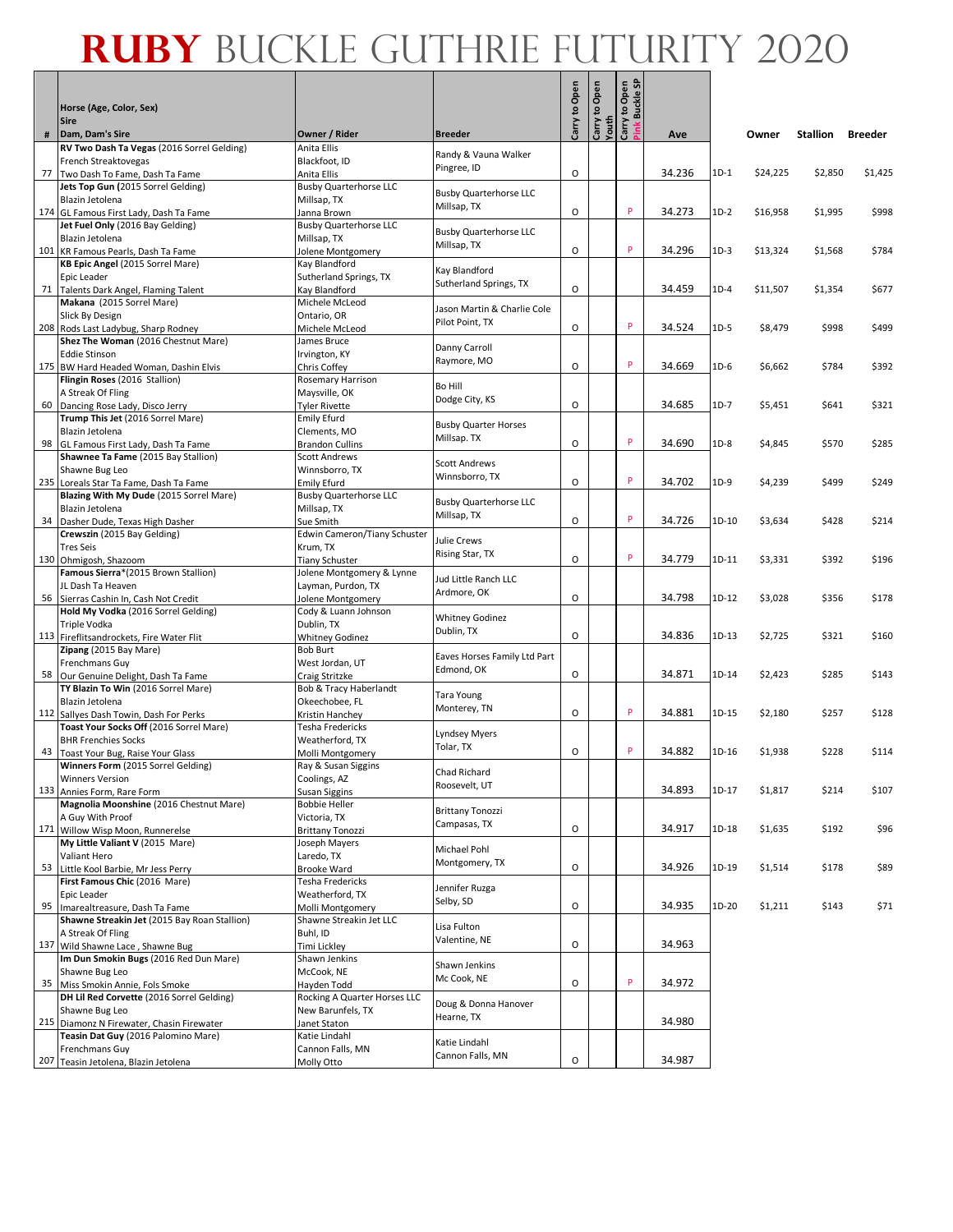|    | Horse (Age, Color, Sex)                                                                  |                                               |                                  | Carry to Open | Carry to Open<br>Youth | Carry to Open<br><b>Buckle SP</b> |        |
|----|------------------------------------------------------------------------------------------|-----------------------------------------------|----------------------------------|---------------|------------------------|-----------------------------------|--------|
|    | <b>Sire</b>                                                                              |                                               |                                  |               |                        | Pink                              |        |
| #  | Dam, Dam's Sire                                                                          | Owner / Rider                                 | <b>Breeder</b>                   |               |                        |                                   | Ave    |
|    | Famous Jaguar (2016 Bay Gelding)<br>The Red Dasher                                       | Janet Staton<br>Bastrop, TX                   | Doug & Donna Hanover             |               |                        |                                   |        |
| 94 | Desti Two, Streakin La Jolla                                                             | Janet Staton                                  | Hearne, TX                       |               |                        |                                   | 34.998 |
|    | VF Cream Rises (2016 Sorrel Mare)                                                        | Ademir Jose Rorato                            |                                  |               |                        |                                   |        |
|    | <b>Eddie Stinson</b>                                                                     | Lexington, OK                                 | <b>Victory Farms</b><br>Ada, OK  |               |                        |                                   |        |
|    | 155 Curiocity Corners, Silver Lucky Buck                                                 | Kelsey Lutjen-Treharne<br>Jill Lane           |                                  | O             |                        | P                                 | 35.017 |
|    | JL Chanel (2015 Bay Mare)<br>Ivory James                                                 | Fort Benton, MT                               | Jill Lane Quarter Horses         |               |                        |                                   |        |
|    | 202 JL Cyan, Red                                                                         | Taylor Hildreth                               | Fort Benton, MT                  | O             |                        |                                   | 35.027 |
|    | Design In Red (2016 Sorrel Mare)                                                         | Jane Melby                                    | Jane & Ryan Melby                |               |                        |                                   |        |
|    | Slick By Design                                                                          | Willson, OK                                   | Burneyville, OK                  | O             |                        | P                                 |        |
|    | 100 RC Back In Black, Ninety Nine Goldmine<br>SizzlinPressure OnMe (2016 Sorrel Gelding) | Cayla Small<br>Trey Honeycutt & Amber Hall    |                                  |               |                        |                                   | 35.062 |
|    | No Pressure On Me                                                                        | Lancaster, OH                                 | Trey Honeycutt & Amber Hall      |               |                        |                                   |        |
|    | 105 Sweet Sizzlin Chick, SC Chiseled In Stone                                            | <b>Craig Brooks</b>                           | Lancaster, SC                    | O             |                        | P                                 | 35.087 |
|    | CBC Speeding Goodbye (2016 Sorrel Gelding)                                               | Rubylee F Walker                              | Claude B Crozier                 |               |                        |                                   |        |
|    | The Goodbye Lane                                                                         | Pingree, ID                                   | Neola, UT                        | O             |                        | P                                 |        |
|    | 24 Speeding Streaker, Mitbea Streaker<br>Jet N For Karats (2015 Chestnut Gelding)        | Vauna Walker<br><b>Busby Quarterhorse LLC</b> |                                  |               |                        |                                   | 35.123 |
|    | Blazin Jetolena                                                                          | Millsap, TX                                   | <b>Busby Quarterhorse LLC</b>    |               |                        |                                   |        |
| 91 | Cadillacs N Karats, Whose Dat Bunny                                                      | Sabra O'Quinn                                 | Millsap, TX                      | O             |                        | P                                 | 35.144 |
|    | KN Fabulous Boo T (2015 Gray Mare)                                                       | Kenny Nichols & James Barron                  | Kenny Nichols & James            |               |                        |                                   |        |
|    | Epic Leader                                                                              | Waco, TX                                      | Barron                           |               |                        |                                   | 35.173 |
|    | 123 KN Fabs Gift Of Fame, Frenchmans Fabulous<br>An Act Of Aggression (2015 Sorrel Mare) | Ivy Saebens<br>Greg Torgerson                 | Waco, TX                         |               |                        |                                   |        |
|    | <b>Tres Seis</b>                                                                         | Richfield, UT                                 | <b>JMH Racing LLC</b>            |               |                        |                                   |        |
|    | 49 Subtly Aggresive, Separatist                                                          | <b>Hailey Humphries</b>                       | Riverside, CA                    | O             |                        | P                                 | 35.174 |
|    | Jesswatchmestreak (2016 Bay Roan Mare)                                                   | Dave & Lori Zabel                             | Shawna Letcher                   |               |                        |                                   |        |
|    | French Streakin Jess                                                                     | Horace, ND                                    | Rapid City, SD                   | O             |                        |                                   | 35.200 |
|    | 38 Jerrys TP Seepai BB, Jerrys Disco Moon<br>Assuredly Slick (2016 Sorrel Gelding)       | Hallie Hanssen<br>Kim Squires                 |                                  |               |                        |                                   |        |
|    | Slick By Design                                                                          | Carnegie, OK                                  | <b>Kim Squires</b>               |               |                        |                                   |        |
| 40 | Nothing Assured, Honors A Bounding                                                       | Kim Squires                                   | Carnegie, OK                     | O             |                        |                                   | 35.210 |
|    | Blazin Boss (2016 Sorrel Stallion)                                                       | Hayle Gibson                                  | Amy Williams                     |               |                        |                                   |        |
|    | Blazin Jetolena<br>64 Famous Moonlight, Dash Ta Fame                                     | Redcrest, CA                                  | Sandia, TX                       | O             |                        | P                                 | 35.220 |
|    | Guys Im A Bunny Cat (2016 Bay Gelding)                                                   | <b>Troy Crumrine</b><br>Jimmie Smith          |                                  |               |                        |                                   |        |
|    | <b>Traffic Guy</b>                                                                       | McDade, TX                                    | Jimmie Smith                     |               |                        |                                   |        |
|    | 214 Firewater Scat Cat, Alive N Firen                                                    | Jimmie Smith                                  | Mc Dade, TX                      | O             |                        | P                                 | 35.241 |
|    | RV Ebony Design (2015 Black Gelding)                                                     | Randy & Vauna Walker                          | Randy & Vauna Walker             |               |                        |                                   |        |
|    | Slick By Design<br>188 Two Dash To Fame, Dash Ta Fame                                    | Pingree, ID<br>Vauna Walker                   | Pingree, ID                      | O             |                        | P                                 | 35.245 |
|    | Hush Money Girl (2016 Bay Mare)                                                          | Fallon Taylor                                 |                                  |               |                        |                                   |        |
|    | Slick By Design                                                                          | Collinsville, TX                              | Dian Taylor                      |               |                        |                                   |        |
|    | 42 Flos Herress, Dr Nick Bar                                                             | Joao Ferraz Leao                              | Collinsville, TX                 | O             |                        |                                   | 35.287 |
|    | She Pays the Piper (2015 Sorrel Mare)                                                    | Thomas & Lainee Sampson                       | Lainee Sampson                   |               |                        |                                   |        |
| 30 | Irish Pay<br>NF French Kizz, Frenchmans Guy                                              | Interior, SD<br>Lainee Sampson                | Interior, SD                     | O             |                        | P                                 | 35.322 |
|    | Tiny Dash Of Magic (2015 Chestnut Mare)                                                  | Janelle Parker                                |                                  |               |                        |                                   |        |
|    | Dashin Dynamo                                                                            | Palestine, TX                                 | Janelle Parker<br>Palestine, TX  |               |                        |                                   |        |
| 68 | Magic LuLu, Magic Dozen                                                                  | <b>Riley Parker</b>                           |                                  | O             | Υ                      | P                                 | 35.331 |
|    | Eye Want It All (2016 Sorrel Mare)                                                       | SouthWestern Farms<br>Kirbyville, TX          | Ryann Pedone                     |               |                        |                                   |        |
|    | No Pressure On Me<br>15 Cause For A Kiss, Cause Its Money                                | Jolene Montgomery                             | Sunset, TX                       | O             |                        | P                                 | 35.342 |
|    | Chisumm (2016 Sorrel Gelding)                                                            | Twenty Plus Ranch                             |                                  |               |                        |                                   |        |
|    | Frenchmans Guy                                                                           | Baton Rouge, LA                               | <b>Dolores Hill</b><br>Moore, OK |               |                        |                                   |        |
|    | 84 Joyous Eyes, Mr Eye Opener                                                            | Will Lear                                     |                                  | O             |                        |                                   | 35.344 |
|    | CP Famous Miss Kitty (2016 Chestnut Mare)                                                | <b>Emily Necaise</b>                          | Claine Pfluger Powell            |               |                        |                                   |        |
|    | Epic Leader<br>16 CP Famous Diamonds, Dash Ta Fame                                       | Collinsville, TX<br><b>Ryan Reynolds</b>      | Eldorado, TX                     |               |                        |                                   | 35.371 |
|    | FL Fergalicious (2015 Sorrel Mare)                                                       | Samantha Flannery                             |                                  |               |                        |                                   |        |
|    | JL Sirocco                                                                               | Mission, SD                                   | Samantha Flannery<br>Mission, SD |               |                        |                                   |        |
|    | 206 UX Flit N Fabulous, Frenchmans Fabulous                                              | Samantha Flannery                             |                                  | O             |                        | P                                 | 35.391 |
|    | Justa DTF Frenchman (2015 Palomino Stallion)<br>Aint Seen Nothin Yet                     | Gary & Catherine Williams                     | Gary & Catherine Williams        |               |                        |                                   |        |
|    | 61 Madeline Spade 410, Justa Hickory Spade                                               | Sebring, FL<br>Crystal Mcintyre               | Sebring, FL                      | О             |                        |                                   | 35.417 |
|    | Slick Illusion (2016 Sorrel Gelding)                                                     | Sandra Maresh                                 |                                  |               |                        |                                   |        |
|    | Slick By Design                                                                          | Needville, TX                                 | Ann K McAleer<br>Brookshire, TX  |               |                        |                                   |        |
|    | 211 Dashing Brown Beauty, First Place Dash                                               | Kelsey Lutjen Treharne                        |                                  | O             |                        | P                                 | 35.446 |
|    | Streaking Moon Beams (2016 Gelding)<br>A Streak Of Fling                                 | <b>Emily Becker</b><br>New Braunfels, TX      | <b>Emily Becker</b>              |               |                        |                                   |        |
|    | 186 Sayos Badger Chic, Sayos Shining Sun                                                 | <b>Emily Becker</b>                           | New Braunfels, TX                | O             |                        |                                   | 35.470 |
|    |                                                                                          |                                               |                                  |               |                        |                                   |        |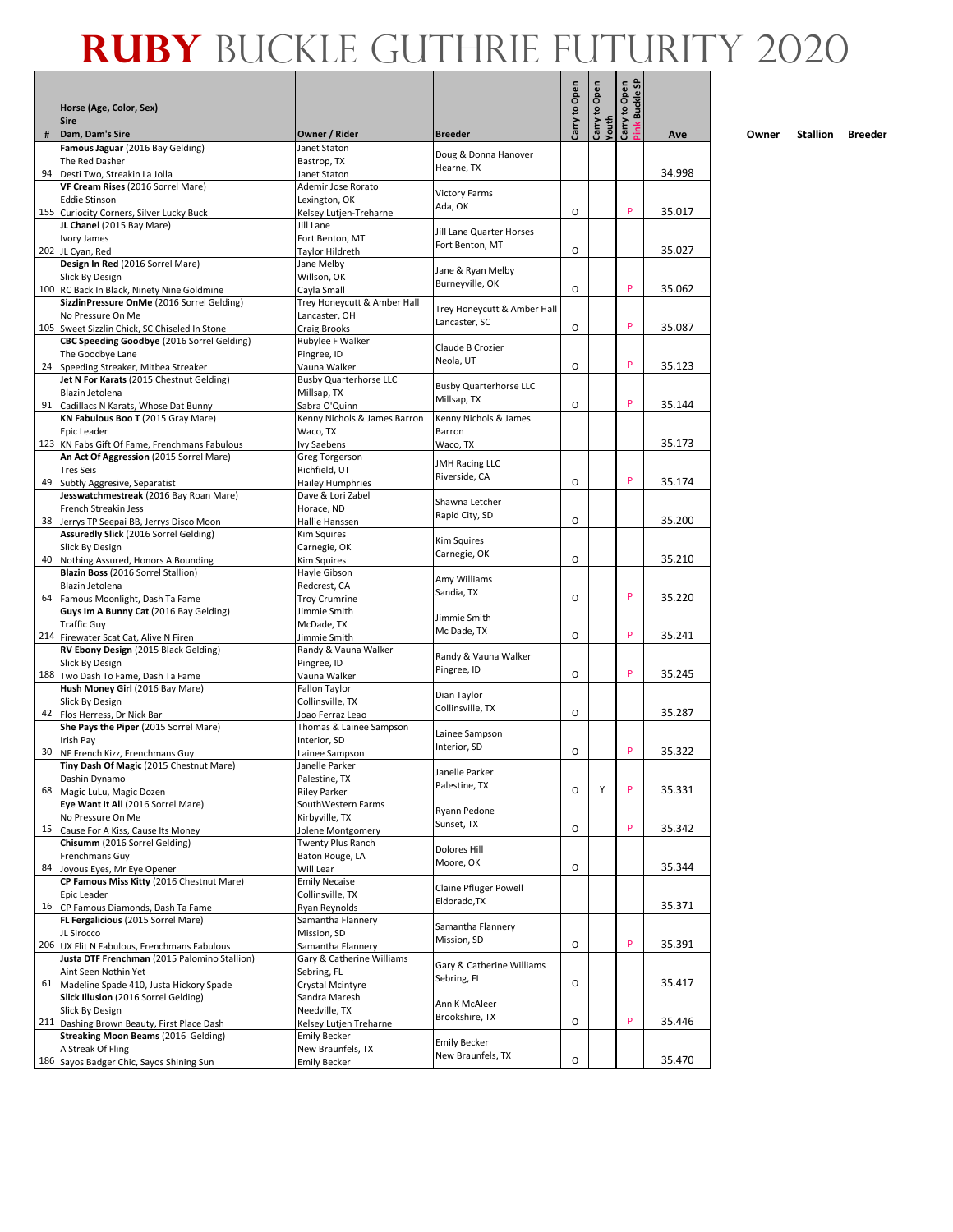|    | Horse (Age, Color, Sex)<br><b>Sire</b>                                              |                                            |                                               | Open<br>S, | Open<br>g   | Open<br><b>Buckle SP</b><br>Carry to |        |        |          |          |                |
|----|-------------------------------------------------------------------------------------|--------------------------------------------|-----------------------------------------------|------------|-------------|--------------------------------------|--------|--------|----------|----------|----------------|
| #  | Dam, Dam's Sire                                                                     | Owner / Rider                              | <b>Breeder</b>                                | Carry      | Youth<br>වි |                                      | Ave    |        | Owner    | Stallion | <b>Breeder</b> |
|    | MCM Drop Your Socks (2016 Gray Mare)                                                | Dunn Ranch                                 | Matt & Bendi Dunn                             |            |             |                                      |        |        |          |          |                |
|    | <b>BHR Frenchies Socks</b>                                                          | Wynnewood, OK                              | Bismark, MO                                   |            |             | P                                    |        |        |          |          |                |
|    | 203 Mulberry Canyon Moon, Marthas Six Moons<br>Lil French Streak (2015 Sorrel Mare) | Jolene Montgomery<br>Coy & Taylor Hildreth |                                               | O          |             |                                      | 35.496 |        |          |          |                |
|    | French Streaktovegas                                                                | Olathe, CO                                 | Phil & Terri Kissack                          |            |             |                                      |        |        |          |          |                |
| 83 | Hummers Last Lady, Humbolt Duster                                                   | Taylor Hildreth                            | Spearfish, SD                                 | O          |             |                                      | 35.523 |        |          |          |                |
|    | Huckleberry Martini (2015 Bay Mare)                                                 | Amy Schimke & Brett Borkowski              | Gary & Patty Peterson                         |            |             |                                      |        |        |          |          |                |
|    | <b>Tres Seis</b>                                                                    | Wessington Springs, SD                     | Coeur D Alene, ID                             |            |             |                                      |        |        |          |          |                |
|    | 138 Coeur D Alene, Stoli                                                            | Amy Schimke                                |                                               | O          |             | P                                    | 35.557 |        |          |          |                |
|    | One Slick Draw (2016 Sorrel Mare)<br>Slick By Design                                | <b>Richard Lucas</b><br>Jordan, MN         | <b>Richard Lucas</b>                          |            |             |                                      |        |        |          |          |                |
|    | 194 Six Draw MaGraw, Draws A Crowd                                                  | McKayla Lucas                              | Jordan, MN                                    |            |             |                                      | 35.583 |        |          |          |                |
|    | Famous Blazin Boxers (2015 Sorrel Gelding)                                          | Erika Boucher                              |                                               |            |             |                                      |        |        |          |          |                |
|    | Blazin Jetolena                                                                     | Galion, OH                                 | <b>Busby Quarter Horse LLC</b><br>Millsap, TX |            |             |                                      |        |        |          |          |                |
|    | 212 Famous Silk Panties, Dash Ta Fame                                               | Kelly Bowser                               |                                               | O          |             | P                                    | 35.592 |        |          |          |                |
|    | Al Cappone* (2016 Sorrel Stallion)                                                  | Nickelbar Ranch LLC                        | Harry Thomas                                  |            |             |                                      |        |        |          |          |                |
|    | Shawne Bug Leo<br>TR Double Cash, Texas High Dasher                                 | San Angelo, TX                             | Harold, SD                                    | O          |             | P                                    | 35.607 |        |          |          |                |
|    | BoonStreakinColours (2015 Bay Roan Gelding)                                         | Dustin Angelle<br><b>Wade Lewis</b>        |                                               |            |             |                                      |        |        |          |          |                |
|    | Streakin Boon Dox                                                                   | Hereford, TX                               | Joe & Carla Spitz                             |            |             |                                      |        |        |          |          |                |
| 12 | Frenchmans Colours, Hot Colours                                                     | Ashley Schafer                             | Lamar, CO                                     | O          |             | P                                    | 35.631 |        |          |          |                |
|    | Streakin French Doxi (2016 Bay Roan Mare)                                           | Joe & Carla Spitz                          | Joe & Carla Spitz                             |            |             |                                      |        |        |          |          |                |
|    | Streakin Boon Dox                                                                   | Lamar, CO                                  | Lamar, CO                                     |            |             | P                                    |        |        |          |          |                |
| 41 | A French Coyote, Frenchmans Guy<br>Cooper 777 (2015 Chestnut Gelding)               | Tana Renick<br>Shyann Lucas                |                                               | O          |             |                                      | 35.644 |        |          |          |                |
|    | <b>JB Proud N Famous</b>                                                            | Morristown, AZ                             | Larry & Bonnie Blain                          |            |             |                                      |        |        |          |          |                |
|    | 25 Orange Merridoc, Merridoc                                                        | Shyann Lucas                               | Spanish Fork, UT                              | O          |             |                                      | 35.662 |        |          |          |                |
|    | Guyz Classy Lady (2015 Bay Mare)                                                    | Tasha Welsh                                |                                               |            |             |                                      |        |        |          |          |                |
|    | Frenchmans Guy                                                                      | Dublin, TX                                 | <b>Bill Myers</b><br>St Onge, SD              |            |             |                                      |        |        |          |          |                |
| 74 | Danika, Special Leader                                                              | Tasha Welsh                                |                                               | O          |             |                                      | 35.677 |        |          |          |                |
|    | Model X (2015 Black Mare)                                                           | Christy Hefley                             | Christy Hefley                                |            |             |                                      |        |        |          |          |                |
|    | Slick By Design<br>191 PV Rockin Ta Fame, Dash Ta Fame                              | Pine Bluffs, Wy<br>Christy Hefley          | Pine Bluffs, Wy                               | O          |             | P                                    | 35.685 |        |          |          |                |
|    | Letta Girl Jet (2016 Bay Mare)                                                      | Jeff & Buffy Walchli                       |                                               |            |             |                                      |        |        |          |          |                |
|    | Blazin Jetolena                                                                     | Shelley, ID                                | Robynn Herring                                |            |             |                                      |        |        |          |          |                |
|    | 196 Letta Girl Roll, Letta Hank Do It                                               | Shey Walchli                               | Huntington, TX                                | O          |             | P                                    | 35.776 | $2D-1$ | \$12,113 | \$1,425  | \$713          |
|    | KG Blazin Nineolena (2016 Sorrel Mare)                                              | Kayla Jones                                | Kathy Grimes                                  |            |             |                                      |        |        |          |          |                |
|    | Blazin Jetolena<br>189 Do It For Beau, Beaus Sleep Of Sun                           | Watkins, CO                                | Medical Lake, WA                              | O          |             | P                                    | 35.802 | $2D-2$ | \$8,075  | \$950    | \$475          |
|    | A Smooth Freckle (2015 Sorrel Gelding)                                              | Kayla Jones<br>Randy & Jeanne Warnock      |                                               |            |             |                                      |        |        |          |          |                |
|    | A Smooth Guy                                                                        | Riley, OR                                  | Randy & Jeanne Warnock                        |            |             |                                      |        |        |          |          |                |
| 57 | Hangin On A Freckle, Cols Lil Champ                                                 | Kelsie Miller                              | Maupin, OR                                    | O          |             |                                      | 35.805 | $2D-3$ | \$5,249  | \$618    | \$309          |
|    | Nehi Socks (2016 Sorrel Gelding)                                                    | Barbara Morgan                             | Donna Martin                                  |            |             |                                      |        |        |          |          |                |
|    | <b>BHR Frenchies Socks</b>                                                          | Atmore, AL                                 | Atmore, AL                                    | O          |             | P                                    | 35.809 | $2D-4$ |          |          |                |
| 97 | Ba Runner Ta Fame, Dash Ta Fame<br>Pays To Be Smooth (2015 Buckskin Gelding)        | Cody Bauserman<br>Roger & Margaret Jones   |                                               |            |             |                                      |        |        | \$4,038  | \$475    | \$238          |
|    | A Smooth Guy                                                                        | Farson, WY                                 | Rogert & Margaret Jones                       |            |             |                                      |        |        |          |          |                |
|    | 153 Fame N Money, Poco Lijerito                                                     | Margaret Jones                             | Farson, WY                                    | O          |             | P                                    | 35.818 | $2D-5$ | \$2,826  | \$333    | \$166          |
|    | Pressures On High (2016 Sorrel Mare)                                                | Jeanette Nelson                            | Erika Ashley                                  |            |             |                                      |        |        |          |          |                |
|    | No Pressure On Me                                                                   | Milledgeville, GA                          | Krum, TX                                      |            |             | P                                    |        |        |          |          |                |
| 72 | A Midnight High, All Night High<br>High As Flit (2016 Sorrel Gelding)               | Ryann Pedone<br>Donald Rejc                |                                               | O          |             |                                      | 35.839 | $2D-6$ | \$2,423  | \$285    | \$143          |
|    | This Fame Is On Fire                                                                | Kenockee, MI                               | Donald Rejc                                   |            |             |                                      |        |        |          |          |                |
|    | 47 My Girl Josie, Judys Lineage                                                     | Heather Kosmowski                          | Kenockee, MI                                  | O          |             |                                      | 35.920 | $2D-7$ | \$2,019  | \$238    | \$119          |
|    | JR Special Lane (2015 Brown Gelding)                                                | JR Land & Livestock                        | Dennis & Raelyn Blair                         |            |             |                                      |        |        |          |          |                |
|    | The Goodbye Lane                                                                    | Cedar Fort, UT                             | Cedar Fort, UT                                |            |             |                                      |        |        |          |          |                |
|    | 136 Katrincita, Susies First Down                                                   | Raelyn Robinson                            |                                               | O          |             | P                                    | 35.974 | $2D-8$ | \$1,615  | \$190    | \$95           |
|    | Pressured By Destiny (2016 Brown Mare)<br>No Pressure On Me                         | Ryann Pedone<br>Sunset, TX                 | Janey Stoody                                  |            |             |                                      |        |        |          |          |                |
|    | 127 Destinys Child, Dash For Destiny                                                | Ryann Pedone                               | Springtown, TX                                | O          |             | P                                    | 35.990 | $2D-9$ | \$1,211  | \$143    | \$71           |
|    | VR Bugsinthewind (2016 Brown Gelding)                                               | Rylee Shields                              |                                               |            |             |                                      |        |        |          |          |                |
|    | Furyofthewind                                                                       | Cochrane, Alberta                          | Ventana Ranch<br>Noble, OK                    |            |             |                                      |        |        |          |          |                |
| 79 | VR The Last Bug, Shawnee Bug                                                        | Rylee Shields                              |                                               | O          |             | P                                    | 35.998 | 2D-10  | \$808    | \$95     | \$48           |
|    | KN First Slick Chick (2016 Palomino Mare)                                           | Tricia Aldridge                            | Kimi Ann Nichols                              |            |             |                                      |        |        |          |          |                |
|    | Slick By Design<br>201 Vanishing Frenchgirl, Frenchmans Guy                         | Sanger, TX<br>Tricia Aldridge              | Brownwood, TX                                 | O          |             | P                                    | 36.005 |        |          |          |                |
|    | BR Big Red Dog (2016 Sorrel Gelding)                                                | <b>Blaise Bercegeay</b>                    |                                               |            |             |                                      |        |        |          |          |                |
|    | Blazin Jetolena                                                                     | Summit, MS                                 | Boyds Ranch                                   |            |             |                                      |        |        |          |          |                |
|    | 216 Lorettas Honor, DR Nick Bar                                                     | <b>Brian Wheeler</b>                       | Summit, MS                                    | O          |             | P                                    | 36.006 |        |          |          |                |
|    | Heza Fiery Fling (2015 Bay Roan Stallion)                                           | Delancey Enterprises LLC                   | Ashley Hamrick                                |            |             |                                      |        |        |          |          |                |
|    | A Streak Of Fling                                                                   | Cheyenne, WY                               | Webster Springs, WV                           |            |             |                                      | 36.011 |        |          |          |                |
|    | 116 Shezafirenbully, Bully Bullion                                                  | Christine Laughlin                         |                                               |            |             |                                      |        |        |          |          |                |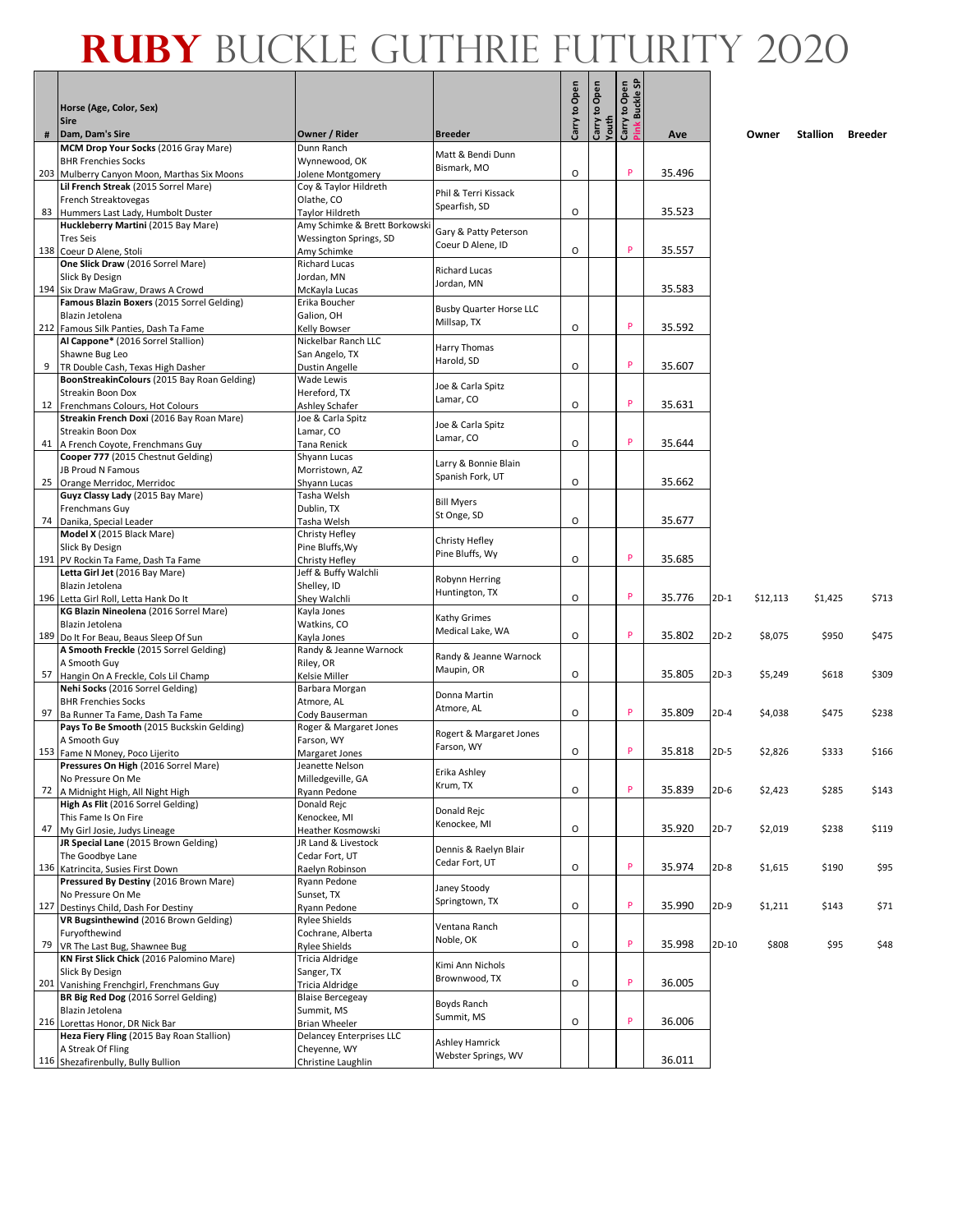|     |                                                                                   |                                        |                                           |               |               | Carry to Open<br><b>Buckle SF</b> |        |
|-----|-----------------------------------------------------------------------------------|----------------------------------------|-------------------------------------------|---------------|---------------|-----------------------------------|--------|
|     | Horse (Age, Color, Sex)                                                           |                                        |                                           | Carry to Open | Carry to Open |                                   |        |
|     | <b>Sire</b><br>Dam, Dam's Sire                                                    | Owner / Rider                          |                                           |               | Youth         |                                   |        |
| #   | This Lady Takin Cash (2015 Chestnut Mare)                                         | Kayla Copenhaver                       | <b>Breeder</b>                            |               |               |                                   | Ave    |
|     | Aint Seen Nothin Yet                                                              | St James, MO                           | Ron Reed                                  |               |               |                                   |        |
|     | 173 Fules Billy Jean, Oklahoma Fuel                                               | Kayla Copenhaver                       | Lawrence, KS                              |               |               |                                   | 36.013 |
|     | French Streakin Slew (2016 Sorrel Gelding)<br>French Streaktovegas                | Donna Workman<br>Katy, TX              | Donna Workman                             |               |               |                                   |        |
|     | 59 After School Lou, Louisiana Swamp                                              | Ashley Schafer                         | Katy, TX                                  | O             |               |                                   | 36.034 |
|     | LAD Dragonfly (2015 Palomino Mare)                                                | Sabra O'Quinn & Paul Stanley           | Doreen Wintermute                         |               |               |                                   |        |
|     | <b>Eddie Stinson</b>                                                              | Callahan, FL                           | Ocala, FL                                 | O             |               | P                                 |        |
| 37  | C Me Frenchie, Frenchmans Guy<br>Native Jetolena (2015 Sorrel Mare)               | Sabra O'Quinn<br>Terry McCormmach      |                                           |               |               |                                   | 36.049 |
|     | Blazin Jetolena                                                                   | Walla Walla, WA                        | <b>Busby Quarterhorse LLC</b>             |               |               |                                   |        |
|     | 234 Suzies Native Bug, Shawne Bug                                                 | Kim Smith                              | Millsap, TX                               | O             |               |                                   | 36.056 |
|     | French Wasabi (2015 Sorrel Gelding)                                               | Jennifer McGraw                        | Kim Landry                                |               |               |                                   |        |
| 7   | <b>BHR Frenchies Socks</b><br>Bells Contender, Title Contender                    | Ocala, FL<br><b>Rylee Elliott</b>      | Starke, FL                                | O             |               | P                                 | 36.059 |
|     | SR Epic Wildcatter (2016 Gray Gelding)                                            | Brent & Tammy Hickey                   |                                           |               |               |                                   |        |
|     | Epic Leader                                                                       | Godley, TX                             | Schiller Ranch LLC<br>College Station, TX |               |               |                                   |        |
|     | 182 IR A Grand Victory, CEO                                                       | Tasha Welsh                            |                                           | O             |               |                                   | 36.061 |
|     | JQH Rockin Chick (2016 Sorrel Mare)<br>Rockin W                                   | Sara Chopin<br>Canyon, TX              | Skip Jones                                |               |               |                                   |        |
|     | 33 Wilsons Lil Chick, Wilsons Lil Freckles                                        | Sara Chopin                            | Amarillo, TX                              | O             |               |                                   | 36.091 |
|     | Epic Destiny (2015 Sorrel Mare)                                                   | Doug & Donna Hanover                   | Doug & Donna Hanover                      |               |               |                                   |        |
|     | Epic Leader                                                                       | Hearne, TX                             | Hearne, TX                                |               |               |                                   | 36.100 |
|     | 157 Destirona, Ronas Ryon<br>TY Danicintheblaze (2016 Sorrel Mare)                | Janet Staton<br>Bob & Tracy Haberlandt |                                           |               |               |                                   |        |
|     | Blazin Jetolena                                                                   | Okeechobee, FL                         | Tara Young                                |               |               |                                   |        |
|     | 44 Magic In The Dance, Ronas Ryon                                                 | Kristin Hanchey                        | Monterey, TN                              | O             |               | P                                 | 36.109 |
|     | UX Check Jess Or No (2016 Palomino Gelding)                                       | Kaley Wilkerson                        | Marlin & Jinx Maude                       |               |               |                                   |        |
|     | French Streakin Jess<br>204 UX Frenchmans Kimmie, Frenchmans Guy                  | Montgomery City, MO<br>Hallie Hanssen  | Hermosa, SD                               | O             |               |                                   | 36.171 |
|     | Sipping On Firewater (2015 Sorrel Mare)                                           | Tiffani Sonnier                        |                                           |               |               |                                   |        |
|     | Shawne Bug Leo                                                                    | Boling, TX                             | Nickelbar Ranch<br>San Angelo, TX         |               |               |                                   |        |
|     | 125 Firewater Sqaw, Firewater Flit                                                | Tiffani Sonnier                        |                                           | O             |               | P                                 | 36.181 |
|     | Ms Bebe Gun (2015 Bay Mare)<br>Fiestas Gotta Gun                                  | Cassidy Teague<br>Wichita Falls, TX    | Royal D Ranch                             |               |               |                                   |        |
| 17  | A Miss Encounter, Good Timin Hank                                                 | Cassidy Teague                         | Henrietta, TX                             | O             |               |                                   | 36.228 |
|     | Streakin Silkpanties (2016 Bay Roan Mare)                                         | Richard Civita                         | Lisa Fulton                               |               |               |                                   |        |
|     | A Streak Of Fling                                                                 | Aiken, SC                              | Valentine, NE                             | O             |               |                                   | 36.232 |
|     | 181 Famous Silk Panties, Dash Ta Fame<br>RH Eyes Firen Onfame (2016 Bay Mare)     | Danyelle Campbell<br>Ron Hesselgesser  |                                           |               |               |                                   |        |
|     | This Fame Is On Fire                                                              | New Castle, PA                         | Ron Hesselgesser                          |               |               |                                   |        |
|     | 164 Velvet Stuff, Mystic Eye                                                      | <b>Brandon Cullins</b>                 | New Castle, PA                            | O             |               |                                   | 36.271 |
|     | WYO Fancy N Famous (2015 Chestnut Mare)                                           | Levi & Cabrina Vickers                 | Diane L Roduner                           |               |               |                                   |        |
| 187 | Aint Seen Nothin Yet<br>Rightbit Tiny Remedy, Kings Big Mack                      | Flagstaff, AZ<br>Cabrina Vickers       | Buffalo, WY                               | O             |               |                                   | 36.275 |
|     | Goodbye Tax Man (2015 Gray Gelding)                                               | Kallee Munns                           |                                           |               |               |                                   |        |
|     | The Goodbye Lane                                                                  | Promontory, UT                         | Kallee Munns<br>Promontory, UT            |               |               |                                   |        |
| 45  | JHS Tax Hawk, Skye Dee Dash<br>Slickswagger (2015 Black Gelding)                  | Kallee Munns                           |                                           | O             |               | P                                 | 36.278 |
|     | Slick By Design                                                                   | Clay & Roxie Tew<br>Lipan, TX          | <b>Steel Gang Quarter Horses</b><br>LLC   |               |               |                                   |        |
|     | 151 Skips Flash Seeker, Seals Skippa Spanish                                      | Jimmie Smith                           | Newellton, LA                             | O             |               | P                                 | 36.289 |
|     | LB Jessies Girl (2016 Red Roan Mare)                                              | Larry & Barbara Moe                    | Monte Melvin                              |               |               |                                   |        |
|     | French Streakin Jess<br>70 MFR Mercedes Fire, Firewater Frost                     | Spearfish, SD<br>Hallie Hanssen        | Hermosa, SD                               | O             |               |                                   | 36.341 |
|     | Ivory Inferno (2016 Buckskin Stallion)                                            | Jennifer Schmidt                       |                                           |               |               |                                   |        |
|     | Ivory James                                                                       | Harrah, OK                             | Jennifer Schmidt                          |               |               |                                   |        |
|     | 228 Laser Fire, Alive N Firen                                                     | Jennifer Schmidt                       | Harrah, OK                                |               |               |                                   | 36.346 |
|     | AstreakinMerridoc (2015 Sorrel Mare)                                              | Shyann Lucas<br>Morristown, AZ         | Lisa O-Rourke-Fulton                      |               |               |                                   |        |
| 89  | A Streak Of Fling<br>Winnsboro, Merridoc                                          | Shyann Lucas                           | Valentine, NE                             | O             |               |                                   | 36.363 |
|     | Boomer Sooner (2016 Palomino Stallion)                                            | Michelle Noterman                      | <b>Victory Farms</b>                      |               |               |                                   |        |
|     | <b>Eddie Stinson</b>                                                              | Purcell, OK                            | Ada, OK                                   |               |               |                                   |        |
|     | 14 Bullys Buggy Babe, Bullys On Fire<br>French StreakinTwist (2016 Bay Roan Mare) | Michelle Noterman<br>Joe Spitz         |                                           | O             |               |                                   | 36.366 |
|     | Streakin Boon Dox                                                                 | Lamar, CO                              | Joe & Carla Spitz                         |               |               |                                   |        |
|     | 107 A French Twist, Frenchmans Guy                                                | Ashley Schafer                         | Lamar, CO                                 | O             |               | P                                 | 36.407 |
|     | Cadi Ta Fame (2015 Sorrel Mare)                                                   | Brad & Karen Gleason                   | Brad & Karen Gleason                      |               |               |                                   |        |
|     | A Smooth Guy<br>213 Daves Jet Ta Fame, Dash Ta Fame                               | Touchet, WA<br>Karen Gleason           | Touchet, WA                               | O             |               |                                   | 36.484 |
|     | Flashem Eddie (2016 Sorrel Stallion)                                              | Scamper Cole                           |                                           |               |               |                                   |        |
|     | <b>Eddie Stinson</b>                                                              | Granbury, TX                           | Justin Beach<br>Holton, IN                |               |               |                                   |        |
|     | 145 Flash Red Jet, Dr Red Rock                                                    | Scamper Cole                           |                                           |               |               |                                   | 36.659 |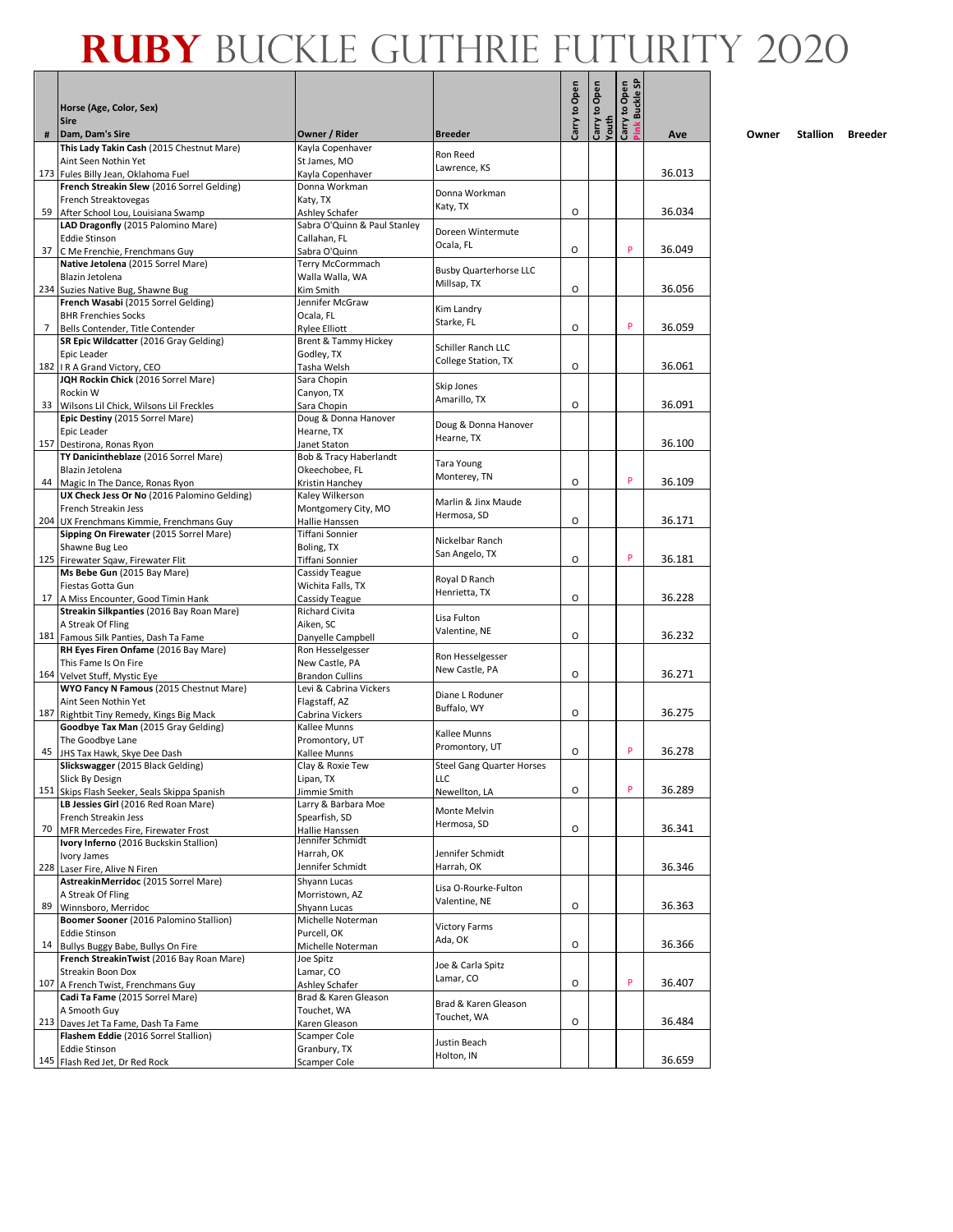|    |                                                                             |                                           |                                     | Carry to Open | Carry to Open | Carry to Open<br>Pink Buckle SF |        |
|----|-----------------------------------------------------------------------------|-------------------------------------------|-------------------------------------|---------------|---------------|---------------------------------|--------|
|    | Horse (Age, Color, Sex)<br><b>Sire</b>                                      |                                           |                                     |               |               |                                 |        |
| #  | Dam, Dam's Sire                                                             | Owner / Rider                             | <b>Breeder</b>                      |               | Youth         |                                 | Ave    |
|    | Streaking Frenchie (2015 Sorrel Mare)                                       | Lee & Hallie Hanssen                      | Brittany Pozzi Tonozzi              |               |               |                                 |        |
|    | Frenchmans Guy                                                              | Hermosa, SD                               | Victoria, TX                        |               |               |                                 |        |
|    | 168 Streakin Six Babe, Streakin Six<br>Lethal By Design (2016 Bay Mare)     | Hallie Hanssen<br>Paige Brauer            |                                     | O             |               |                                 | 36.660 |
|    | Slick By Design                                                             | Belleville, IL                            | <b>Birgit Self</b>                  |               |               |                                 |        |
|    | 177 TR Miss Graygun, Playgun                                                | Paige Brauer                              | Pilot Point, TX                     | O             |               | P                               | 36.660 |
|    | VF Hot Damn (2016 Palomino Gelding)                                         | Scott Duke                                | <b>Victory Farms</b>                |               |               |                                 |        |
|    | <b>Eddie Stinson</b><br>190 VF Shez On Fire, Bullys On Fire                 | Voncleave, MS<br>Ty Marks                 | Ada, OK                             | O             |               | P                               | 36.678 |
|    | Eddie BJ (2015 Sorrel Gelding)                                              | Stacy Bason                               |                                     |               |               |                                 |        |
|    | <b>Eddie Stinson</b>                                                        | Tularosa, NM                              | <b>Victory Farms</b><br>Ada, OK     |               |               |                                 |        |
| 69 | Royal Sisters Hot, Royal Quick Dash                                         | Laramie Danley                            |                                     | O             |               | P                               | 36.682 |
|    | Fast N Frosty Fling (2015 Bay Roan Mare)                                    | Coy & Maesa Kummer                        | Monica McClung                      |               |               |                                 |        |
|    | A Streak Of Fling<br>118 Bugs With Frosting, Dash Ta Fame                   | Briggsdale, CO<br>Maesa Kummer            | May, OK                             | O             |               |                                 | 36.689 |
|    | Aintseennaughtyyet (2016 Bay Gelding)                                       | Slash S Ranch                             |                                     |               |               |                                 |        |
|    | Aint Seen Nothin Yet                                                        | Belcher, LA                               | Jim & Darlene Pollard<br>Farson, WY |               |               |                                 |        |
| 4  | Miss Pecos Brown, My Leroy Brown                                            | Kyndal Schley                             |                                     | O             |               |                                 | 36.714 |
|    | JJ Carrizzo Fire Bug (2016 Chestnut Gelding)<br>Carrizzo                    | Janett Dykes<br>Baxley, GA                | Sandra S Fulghum                    |               |               |                                 |        |
|    | 10 Admire My Fire, Turn N Fire                                              | Roger Odom                                | Lavonia, GA                         | O             |               |                                 | 36.763 |
|    | Sexy Lil Fritz (2015 Bay Mare)                                              | Karin Nielsen                             | Ron Reed                            |               |               |                                 |        |
|    | Aint Seen Nothin Yet                                                        | Louisburg, KS                             | Lawrence, KS                        |               |               |                                 |        |
|    | 119 Dallas Fritz Finale, Dallas Fritz<br>Velma Kellie (2015 Sorrel Mare)    | Karin Nielsen<br>Stephanie Newman         |                                     | O             |               |                                 | 36.773 |
|    | Epic Leader                                                                 | Rapid City, SD                            | Kassie Mowry                        |               |               |                                 |        |
|    | 143 Streakin Silvercreek, A Streak Of Fling                                 | Lacey Harmon                              | Dublin, TX                          | O             |               |                                 | 36.783 |
|    | Rockin My Design (2016 Brown Stallion)                                      | Dennis Phalen                             | Smith M/Calender                    |               |               |                                 |        |
|    | Slick By Design                                                             | Lima, OH<br>Will Lear                     | M/Calender L; Smithland, KY         | O             |               | P                               | 36.829 |
|    | 140 Cuz She Can Can Can, Olympic Dash<br>Jesses Knockout (2016 Sorrel Mare) | John Jacobi                               |                                     |               |               |                                 |        |
|    | Jesses Topaz                                                                | Murchison, TX                             | <b>Burnett Ranches LLC</b>          |               |               |                                 |        |
|    | 31 Sixes Knockout, Seven From Heaven                                        | Melissa Brandt                            | Fort Worth, TX                      | O             |               | P                               | 36.831 |
|    | JLD Goodbye Jack (2016 Sorrel Gelding)                                      | Justin & Jeannie McKee                    | T Lazy S Ranch                      |               |               |                                 |        |
|    | The Goodbye Lane<br>129 JLSR Gill Jack Gal, Gill Jack                       | Lenapah, OK<br><b>Hilary Swanson</b>      | Circleville, UT                     |               |               | P                               | 36.895 |
|    | Flossy Stinson (2015 Sorrel Mare)                                           | Luke Workman                              |                                     |               |               |                                 |        |
|    | <b>Eddie Stinson</b>                                                        | Wilburton, OK                             | <b>Victory Farms</b><br>Ada, OK     |               |               |                                 |        |
|    | 122 Curiocity Corners, Silver Lucky Buck                                    | Jody McKay                                |                                     |               |               |                                 | 36.906 |
|    | Bug On Firewater (2016 Gray Mare)<br>Firewater Canyon                       | Flare Up Farms/Karl Smith<br>Lucedale, MS | Karl Smith                          |               |               |                                 |        |
|    | 219 Ima Burr Bug, Burrs First Down                                          | <b>Billie Ann Harmon</b>                  | Lucedale, MS                        | O             |               | P                               | 36.925 |
|    | Fierce Rockin Girl (2015 Palomino Mare)                                     | Rachelle Smith-Mose                       | Rachelle Smith-Mose                 |               |               |                                 |        |
|    | First Down French                                                           | Bend, OR                                  | Bend, OR                            | O             |               |                                 |        |
|    | 124 WR Oh Too Rock, Texas High Dasher<br>Goddess Of Tres (2016 Grey Mare)   | Rachelle Smith-Mose<br>Chelly Zeriotti    |                                     |               |               |                                 | 36.962 |
|    | <b>Tres Seis</b>                                                            | Pleasanton, TX                            | Guy Rodrigues Peixoto Junior        |               |               |                                 |        |
|    | 108 Special Copauino, Strawfly Special                                      | Joao Ferraz Leao                          | Pleasanton, TX                      | O             |               |                                 | 37.031 |
|    | Streak Ta Fling (2015 Bay Roan Mare)                                        | Brad & Karen Gleason                      | Brad & Karen Gleason                |               |               |                                 |        |
|    | A Streak Of Fling<br>156 Daves Jet Ta Fame, Dash Ta Fame                    | Touchet, WA<br>Karen Gleason              | Touchet, WA                         | O             |               |                                 | 37.126 |
|    | Maples American (2015 Brown Gelding)                                        | Dusty & Lacey Morse                       |                                     |               |               |                                 |        |
|    | The Goodbye Lane                                                            | Randolph, UT                              | McKale Hadley<br>Ogden, UT          |               |               |                                 |        |
|    | 192 Legacys Lady Hawk, Hawkinson                                            | Lacey Morse                               |                                     | O             |               | P                               | 37.170 |
|    | Wild Nights Fling (2016 Blue Roan Mare)<br>A Streak Of Fling                | John & Kellie Marsee<br>Greencastle, IN   | Rancho Estrellita De Cobre          |               |               |                                 |        |
|    | 223 SR Cat Attack, Wild Haired Cat                                          | Karissa Wyeth                             | LLC, Weatherford, TX                | O             |               |                                 | 37.222 |
|    | Lane O Lena (2015 Brown Mare)                                               | Tamara Loveless                           | Tamara Loveless                     |               |               |                                 |        |
|    | The Goodbye Lane                                                            | Spanish Fork, UT                          | Spanish Fork, UT                    |               |               | P                               |        |
|    | 178 Tuff O Beana, Tuff Lane<br>Blazin Shawnea (2016 Bay Mare)               | Jaycee Fausett                            |                                     | O             |               |                                 | 37.249 |
|    | Blazin Jetolena                                                             | Sharee Stamper<br>Lindsay, OK             | <b>Busby Quarterhorse LLC</b>       |               |               |                                 |        |
|    | 152 Shawne Promise, Shawne Bug                                              | Molli Montgomery                          | Millsap, TX                         | O             |               | P                               | 37.282 |
|    | Slick Lil Will (2016 Sorrel Gelding)                                        | Jimmie Smith                              | Dana Lynn Darnell                   |               |               |                                 |        |
|    | Slick By Design                                                             | McDale, TX                                | Weimar, TX                          | O             |               | P                               |        |
|    | 237 Touche Touche, Oklahoma Fuel<br>Irish Geronimo (2015 Bay Gelding)       | Jimmie Smith<br><b>Tracy Page</b>         |                                     |               |               |                                 | 37.292 |
|    | Irish Pay                                                                   | Bluffdale, UT                             | Thomas & Lainee Sampson             |               |               |                                 |        |
|    | 28 SX Letta Punky Do It, Letta Hank Do It                                   | <b>Brandon Stokes</b>                     | Interior, SD                        | O             |               | P                               | 37.293 |
|    | Girls Areborn Famous (2015 Sorrel Mare)                                     | Stephanie Cleveland                       | Eden Ward                           |               |               |                                 |        |
| 8  | Born Ta Be Famous<br>Girls Toast, Toast To Dash                             | Kellyville, OK<br>Stephanie Cleveland     | Shady Point, OK                     | O             |               |                                 | 37.325 |
|    |                                                                             |                                           |                                     |               |               |                                 |        |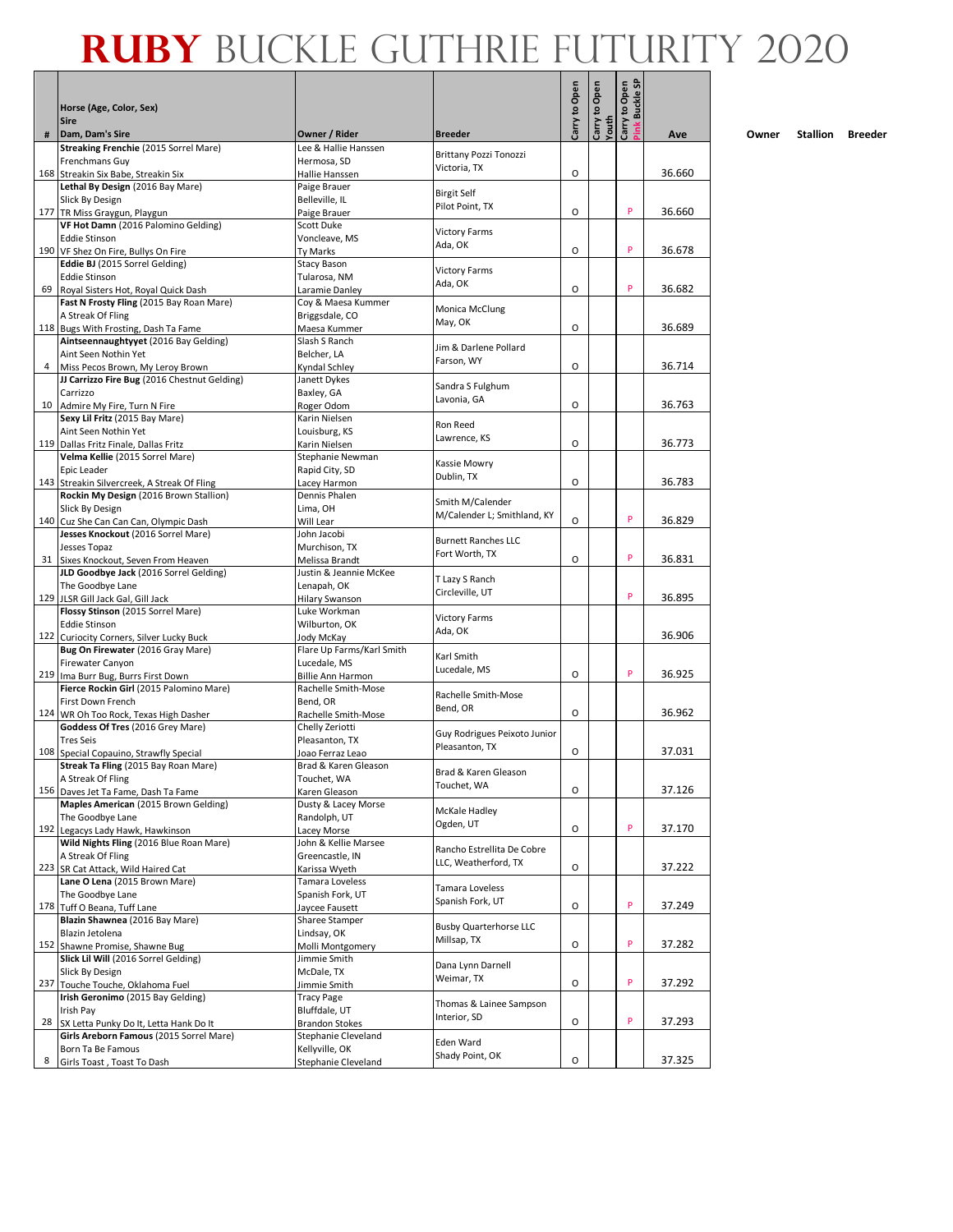|              | Horse (Age, Color, Sex)<br><b>Sire</b>                                        |                                           |                                            | Carry to Open | Carry to Open | Open<br><b>Buckle SF</b><br>Carry to (<br>Pink Bucl |        |
|--------------|-------------------------------------------------------------------------------|-------------------------------------------|--------------------------------------------|---------------|---------------|-----------------------------------------------------|--------|
| #            | Dam, Dam's Sire                                                               | Owner / Rider                             | <b>Breeder</b>                             |               | Youth         |                                                     | Ave    |
|              | Bonnies Frenchman (2015 Sorrel Gelding)                                       | Davi & Willie Watterson                   | Dale Rankin                                |               |               |                                                     |        |
|              | <b>BHR Frenchies Socks</b>                                                    | Bluffdale, UT                             | Tuscola, TX                                |               |               |                                                     |        |
| 18           | Bouncing Bonnie, Shawne Bug                                                   | Kali Jo Parker<br>Four Taylors Ranch LLC  |                                            | O             |               | P                                                   | 37.329 |
|              | TFour Firin For Fame (2015 Bay Mare)<br>Tfouroverdrivinnfame                  | Neola, UT                                 | Four Taylors Ranch LLC                     |               |               |                                                     |        |
|              | 170 Kittys Fired Up, Firewater Flit                                           | Kali Jo Parker                            | Neola, UT                                  | O             |               |                                                     | 37.391 |
|              | Mr Soul (2015 Bay Stallion)                                                   | John Nielsen                              | John Nielsen                               |               |               |                                                     |        |
|              | Furyofthewind                                                                 | Payson, UT                                | Payson, UT                                 |               |               |                                                     |        |
|              | 142 Mckaizlees Kiss, Dash Ta Fame<br>Fooled By Design (2015 Sorrel Gelding)   | Taylor Kramer                             |                                            | O             |               | P                                                   | 37.573 |
|              | Slick By Design                                                               | Gretchen Lehrkind<br>Bozeman, MT          | Gianna Desimoni                            |               |               |                                                     |        |
|              | 126 RH A Pache Darline, Apachie Blue Boy                                      | Gretchen Lehrkind                         | Napa, CA                                   | O             |               | P                                                   | 37.589 |
|              | So Freaking Fabulous (2015 Bay Mare)                                          | LeAnne Wolfe                              | LeAnne Wolfe                               |               |               |                                                     |        |
|              | Ivory James                                                                   | Floravista, NM                            | Floravista, NM                             |               |               |                                                     |        |
|              | 81 Mia Fabulous Fame, Frenchmans Fabulous                                     | LeAnne Wolfe                              |                                            | O             |               |                                                     | 37.635 |
|              | Dashin French Socks (2016 Mare)<br><b>BHR Frenchies Socks</b>                 | Suade Furr<br>Boerne, TX                  | Michelle Blanchet                          |               |               |                                                     |        |
|              | 165 Jess Dashin For Cash, Visionarian                                         | Suade Furr                                | Rosedale, LA                               |               |               |                                                     | 37.781 |
|              | Shez Our Prize (2016 Brown Mare)                                              | Diana Powell-Shell                        |                                            |               |               |                                                     |        |
|              | Hez Our Secret                                                                | Sapulpa, OK                               | Stanley Weetona<br>Madill, OK              |               |               |                                                     |        |
| 27           | First Prize Joy, Oak Tree Special                                             | <b>Heather Williams</b>                   |                                            | O             |               |                                                     | 37.855 |
|              | JH Lil Lane (2016 Brown Mare)                                                 | Jarrod & Josie Hales                      | Jarrod & Josie Hales                       |               |               |                                                     |        |
|              | The Goodbye Lane<br>102 Down Dashin Fame, Blushing Bug                        | Spanish Fork, UT<br>Josie Hales           | Spanish Fork, UT                           | O             |               | P                                                   | 37.931 |
|              | Ray A Drop Of Sun (2015 Palomino Gelding)                                     | Cody & Maegan Heiner                      |                                            |               |               |                                                     |        |
|              | PC Redwood Manny                                                              | Corinne, UT                               | Dawson Seeley                              |               |               |                                                     |        |
|              | 82 Bardust Wrangler, Mucho Barduster                                          | Maegan Heiner                             | Spanish Fork, UT                           | O             |               | P                                                   | 37.956 |
|              | Fling N Fortune (2016 Bay Roan Mare)                                          | Hayle Gibson                              | Eaves Horses Family LTD Part               |               |               |                                                     |        |
| 3            | A Streak Of Fling                                                             | Redcrest, CA                              | Edmond, OK                                 | O             |               |                                                     | 38.060 |
|              | Our Genuine Delight, Dash Ta Fame<br>Tres Queridos (2015 Sorrel Gelding)      | Melissa McDonald<br>Cathy Morgan          |                                            |               |               |                                                     |        |
|              | <b>Tres Seis</b>                                                              | Menan, ID                                 | Darling Farm                               |               |               |                                                     |        |
|              | 193 Dashing Obsession, Mr Jess Perry                                          | Cathy Morgan                              | Opelousas, LA                              | O             |               | P                                                   | 38.456 |
|              | A Signature Firewater (2015 Gray Gelding)                                     | Jacob & Whitney Bradford                  | Tera Barks                                 |               |               |                                                     |        |
|              | Firewater Canyon                                                              | Kennett, MO                               | Dexter, MO                                 |               |               | P                                                   |        |
| 19           | Sheza Fast Chaz, Heza Fast Man<br>Runaway Fury (2015 Sorrel Gelding)          | Whitney Bradford<br>Jason & Leslie Willis |                                            | O             |               |                                                     | 38.791 |
|              | Furyofthewind                                                                 | Chester, SC                               | Racin RNS                                  |               |               |                                                     |        |
|              | 26 Runaway Mad, Runaway Colors                                                | Leslie Willis                             | Wapanucka, OK                              | O             |               | P                                                   | 39.232 |
|              | TR Designer Wildchild (2015 Bay Mare)                                         | Kevin & Patricia Charleston               | Tana Renick                                |               |               |                                                     |        |
|              | Slick By Design                                                               | Reeds, MO                                 | Kingston, OK                               |               |               | P                                                   |        |
|              | 226 XV Wild Child, Whos Salty Dog<br>MJ Night Train Lane (2015 Brown Gelding) | Emma Charleston<br>Mark & Linda Jarvis    |                                            | O             |               |                                                     | 39.285 |
|              | The Goodbye Lane                                                              | Spanish Fork, UT                          | Mark & Linda Jarvis                        |               |               |                                                     |        |
| 154          | Moment Of Pursuit, Dash Ta Fame                                               | Marcie Wilson                             | Spanish Fork, UT                           | O             |               | P                                                   | 39.646 |
|              | Liquidcourage 72 (2016 Red Roan Stallion)                                     | Ware Racing & Ranching LLC                |                                            |               |               |                                                     |        |
|              | Bet Hesa Cat                                                                  | Millsap, TX                               | Ware Racing & Ranching LLC,<br>Millsap, TX |               |               |                                                     |        |
| 62           | Eutaw, Ocean Runaway                                                          | Dena Kirkpatrick                          |                                            |               |               |                                                     | 39.688 |
|              | Designed To Lead (2016 Brown Gelding)<br>Slick By Design                      | Nancy Adkins<br>Marengo, OH               | <b>Tommy Wiliams</b>                       |               |               |                                                     |        |
|              | 231 KT Saucey Leader, Confederate Leader                                      | Will Lear                                 | Big Springs, TX                            | O             |               | P                                                   | 39.703 |
|              | A Smart Guy (2015 Palomino Gelding)                                           | Willie & Davi Watterson                   |                                            |               |               |                                                     |        |
|              | A Smooth Guy                                                                  | Bluffdale, UT                             | George Erb<br>Coffee Creek, MT             |               |               |                                                     |        |
| $\mathbf{2}$ | Purdy Speedy Cat, Stoli                                                       | Davi Watterson                            |                                            | O             |               | P                                                   | 39.720 |
|              | VC GoGo Fling (2016 Chestnut Mare)<br>A Streak Of Fling                       | Pete Oen<br>Maysville, OK                 | Cristi Copsey Gaffney                      |               |               |                                                     |        |
|              | 195 Go Go Fame, Dash Ta Fame                                                  | Pete Oen                                  | Anselmo, NE                                | O             |               |                                                     | 39.764 |
|              | Aint God Good (2016 Bay Roan Mare)                                            | Sharon K Bryant                           |                                            |               |               |                                                     |        |
|              | A Streak Of Fling                                                             | Appomattox, VA                            | Sharon K Bryant<br>Appomattox, VA          |               |               |                                                     |        |
|              | 169 Lady La Dash, Dash Ta Fame                                                | Cody Bauserman                            |                                            | O             |               |                                                     | 39.773 |
|              | MJ Lola Lane (2015 Chestnut Mare)                                             | Mark & Linda Jarvis                       | Mark & Linda Jarvis                        |               |               |                                                     |        |
| 209          | The Goodbye Lane<br>Pappys Fools Ta Fame, Easy Illusion                       | Spanish Fork, UT<br>Marcie Wilson         | Spanish Fork, UT                           | O             |               | P                                                   | 39.810 |
|              | Famous Lemon Drop (2016 Palomino Mare)                                        | Dunn Ranch                                |                                            |               |               |                                                     |        |
|              | First Down French                                                             | Wynnewood, OK                             | Shannon Renee Akerstorm                    |               |               |                                                     |        |
| 76           | A Famous Lady, Dash Ta Fame                                                   | Dacota Monk                               | Potter Valley, CA                          | O             |               |                                                     | 39.894 |
|              | Dynamos Wonder RRR (2015 Palomino Mare)                                       | Kayla Coker                               | Sammy Gilbreath                            |               |               |                                                     |        |
| 13           | Dashin Dynamo                                                                 | Greenville, AL                            | Florence, AL                               | O             |               | P                                                   | 39.896 |
|              | Drifting Wonder RRR, CMG Wonder Smoke<br>SBW Copy Cat (2016 Sorrel Gelding)   | Kayla Coker<br>Stephanie Wheeler          |                                            |               |               |                                                     |        |
|              | Blazin Jetolena                                                               | Hattiesburg, MS                           | Stephanie Wheeler                          |               |               |                                                     |        |
|              | 161 SX Dr Peacharita, Dr Nick Bar                                             | <b>Brian Wheeler</b>                      | Hattiesburg, MS                            | O             |               | P                                                   | 39.995 |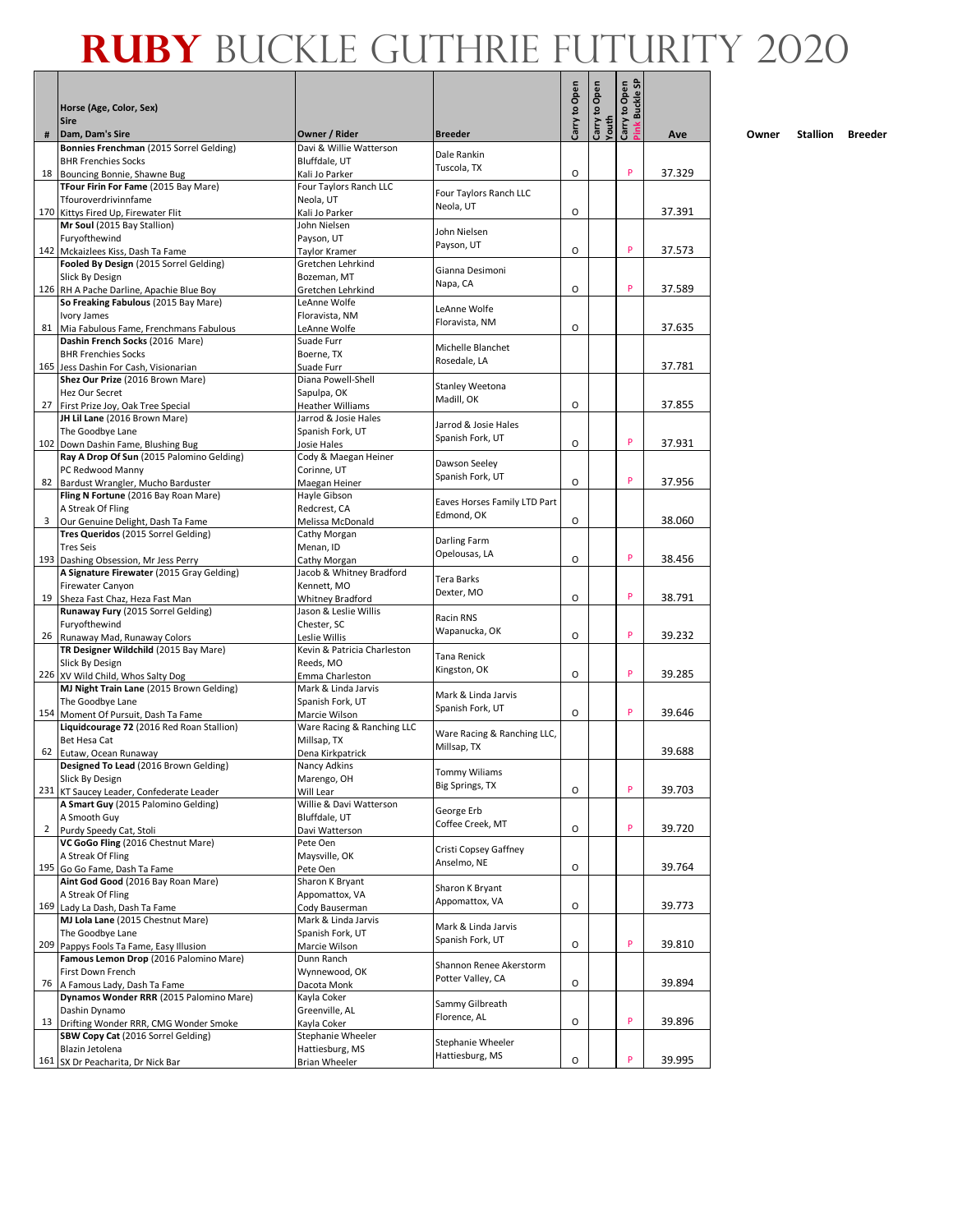|              | Horse (Age, Color, Sex)                                                              |                                          |                                 | Carry to Open | Carry to Open | <b>Buckle SP</b><br>Carry to Open |        |
|--------------|--------------------------------------------------------------------------------------|------------------------------------------|---------------------------------|---------------|---------------|-----------------------------------|--------|
|              | <b>Sire</b>                                                                          |                                          |                                 |               | Youth         |                                   |        |
| #            | Dam, Dam's Sire                                                                      | Owner / Rider                            | <b>Breeder</b>                  |               |               |                                   | Ave    |
|              | RP Smooth Criminal (2015 Buckskin Mare)                                              | <b>Baker Performance Horses</b>          | <b>Victory Farms</b>            |               |               |                                   |        |
|              | <b>Eddie Stinson</b><br>135 Mamaimcominhome, Corona Cartel                           | Raub. ND<br>Hallie Hanssen               | Ada, OK                         | O             |               | P                                 | 40.010 |
|              | Goodbye Lane Seis (2016 Sorrel Gelding)                                              | Randy & Vauna Walker                     |                                 |               |               |                                   |        |
|              | The Goodbye Lane                                                                     | Pingree, ID                              | Randy & Vauna Walker            |               |               |                                   |        |
|              | 131 Lady Tres Seis, Tres Seis                                                        | Vauna Walker                             | Pingree, ID                     | 0             |               | P                                 | 40.276 |
|              | KN Born Alil French (2016 Sorrel Mare)                                               | Kimi Nichols                             | Kimi Ann Nichols                |               |               |                                   |        |
|              | French Streaktovegas<br>167 KN Born This Way, Born Ta Be Famous                      | Brownwood. TX<br>Dustin Angelle          | Brownwood, TX                   | O             |               |                                   | 40.296 |
|              | Sissys Slick Design (2015 Bay Stallion)                                              | Southern Rose Ranch                      |                                 |               |               |                                   |        |
|              | Slick By Design                                                                      | Pelzer, SC                               | Southern Rose Ranch             |               |               |                                   |        |
|              | 222 Sissys Little Coin, Packin Sixes                                                 | Mike Green                               | Pelzer, SC                      | O             |               |                                   | 40.302 |
|              | Guys Ebony N Ivory (2015 Buckskin Mare)                                              | <b>NFP Performance Horses</b>            | <b>Myers Performance Horses</b> |               |               |                                   |        |
|              | Ivory James<br>232 Guys Cash For Perks, Frenchmans Guy                               | Spring, TX<br>Tasha Welsh                | St Onge, SD                     |               |               |                                   | 40.469 |
|              | Tres Leche (2016 Brown Mare)                                                         | Marcie Laughrey                          |                                 |               |               |                                   |        |
|              | <b>Tres Seis</b>                                                                     | Athens, TX                               | Michael S Partin                |               |               |                                   |        |
|              | 92 Easy on Liberty, Shazoom                                                          | Maggie Carter                            | Montalba, TX                    | O             |               | P                                 | 40.536 |
|              | Seis N Frost (2016 Bay Mare)                                                         | Monica McClung                           | Tracy & Marlie Trask            |               |               |                                   |        |
|              | <b>Tres Seis</b>                                                                     | May, OK                                  | Wall, SD                        | O             |               | P                                 | 40.544 |
|              | 179 PC Decadent Frost, Sun Frost<br>Smokehaus (2016 Chestnut Gelding)                | Chaley Hext<br>Kelli Thouvenell          |                                 |               |               |                                   |        |
|              | The Red Dasher                                                                       | Hooper, UT                               | Kelli Thouvenell                |               |               |                                   |        |
|              | 46 RF Firefly, Smoke N Sparks                                                        | Kelli Thouvenell                         | Hooper, UT                      | O             |               |                                   | 40.590 |
|              | JL Siri (2015 Bay Mare)                                                              | Jill Lane                                | Jill Lane Quarter Horses        |               |               |                                   |        |
|              | French Streaktovegas                                                                 | Fort Benton, MT                          | Fort Benton, MT                 |               |               |                                   |        |
|              | 144 Solara, Band Of Azure<br>Sohpia Kay (2015 Brown Mare)                            | Taylor Hildreth<br>G & N Wood properties |                                 | O             |               |                                   | 40.606 |
|              | The Goodbye Lane                                                                     | West Jordan, UT                          | G & N Wood Properties           |               |               |                                   |        |
|              | 199 GW Plain Jane Fame, Dash Ta Fame                                                 | <b>Terri Wood Gates</b>                  | West Jordan. UT                 | O             |               | P                                 | 40.615 |
|              | Trafficcat (2015 Bay Stallion)                                                       | Jimmie Smith                             | Dawn Smith                      |               |               |                                   |        |
|              | <b>Traffic Guy</b>                                                                   | McDade, TX                               | Mc Dade, TX                     |               |               | P                                 |        |
|              | 93 Firewater Scat Cat, Alive N Firen<br>Cains Mary Etta (2016 Bay Mare)              | Jimmie Smith<br>James David & Rene Cain  |                                 | O             |               |                                   | 40.660 |
|              | JB Proud N Famous                                                                    | Dry Creek, LA                            | Renee & James David Cain        |               |               |                                   |        |
| 54           | NF Guys Tarita, Frenchmans Guy                                                       | Dustin Angelle                           | Dry Creek, LA                   | O             |               |                                   | 40.668 |
|              | The Right Version (2015 Gray Mare)                                                   | Joe Hadley                               | Joe Hadley                      |               |               |                                   |        |
|              | <b>Winners Version</b>                                                               | Plain City, UT                           | Plain City, UT                  |               |               | P                                 |        |
|              | 114 The Right Life, Dash To Chivato<br>KN Czar Episode (2016 Chestnut Mare)          | McKinlee Kellett<br>Kimi Nichols         |                                 | 0             |               |                                   | 40.674 |
|              | <b>KN Famous Czar</b>                                                                | Brownwood, TX                            | Kimi Ann Nichols                |               |               |                                   |        |
|              | 218 MCM Tres Episode, Tres Seis                                                      | Dustin Angelle                           | Brownwood, TX                   | O             |               |                                   | 40.699 |
|              | JLR Showcase Design (2015 Bay Mare)                                                  | Jana L Riley                             | Jana L Riley                    |               |               |                                   |        |
|              | Slick By Design                                                                      | Paige, TX                                | Paige, TX                       | O             |               | P                                 | 40.705 |
|              | 134 Fabulous Parade, Frenchmans Fabulous<br>Smooth Dash Ta Fame (2015 Bay Mare)      | Jana L Riley<br>Megan Sprague            |                                 |               |               |                                   |        |
|              | A Smooth Guy                                                                         | Marsing, ID                              | Bill & Debbie Myers             |               |               |                                   |        |
|              | 185 Miss Dash Of Fame, Dash Ta Fame                                                  | Megan Sprague                            | St Onge, SD                     | O             |               | P                                 | 40.748 |
|              | Dial A Blazin Bunny (2016 Brown Gelding)                                             | Julia Clark                              | Julia Clark                     |               |               |                                   |        |
|              | Blazin Jetolena                                                                      | Rolling Fork, MS                         | Rolling Fork, MS                | O             |               | P                                 | 40.802 |
|              | 147 Bullys Dialed In, Bully Bullion<br>KN This Guys Streakin (2016 Buckskin Gelding) | Maggie Carter<br>Kimi Nichols            |                                 |               |               |                                   |        |
|              | A Streak Of Fling                                                                    | Brownwood, TX                            | Kimi Ann Nichols                |               |               |                                   |        |
|              | 159 Vanishing Frenchgirl, Frenchmans Guy                                             | Jolene Montgomery                        | Brownwood, TX                   | O             |               |                                   | 40.816 |
|              | RocMySocksOff (2016 Bay Gelding)                                                     | <b>Revolution Equine</b>                 | Jodi Jansen                     |               |               |                                   |        |
|              | <b>BHR Frenchies Socks</b>                                                           | Cohutta, GA                              | Loxahatchee, FL                 | O             |               |                                   | 40.929 |
|              | 120 Krimps Rocket, Krimps Elmer<br>UKnowMyDaddyIsSlick (2015 Bay Gelding)            | Nicole Monroe<br>Julee Daulton           |                                 |               |               |                                   |        |
|              | Slick By Design                                                                      | Jamestown, ND                            | <b>Terry Vogel</b>              |               |               |                                   |        |
|              | 150 Fiery Contender, Title Contender                                                 | Molly Otto                               | Gainesville, TX                 | O             |               |                                   | 40.983 |
|              | Highflying Lucky Guy (2015 Chestnut Gelding)                                         | Rodney Osterhout                         | Lisa M Miladinovich             |               |               |                                   |        |
|              | Aint Seen Nothin Yet                                                                 | Declo, ID                                | Casper, WY                      |               |               |                                   |        |
|              | 117 Flying Without Wings, Odd A High<br>Jets Rebel Yell (2016 Mare)                  | Kali Jo Parker<br>Alissa Flores          |                                 | O             |               |                                   | 41.153 |
|              | Blazin Jetolena                                                                      | Laredo, TX                               | <b>Busby Quarter Horses</b>     |               |               |                                   |        |
|              | 109 Reds Little Fame, Dash Ta Fame                                                   | Suade Furr                               | Millsap, TX                     |               |               |                                   | 41.165 |
|              | Dashin Ta Penny (2015 Bay Roan Mare)                                                 | Hank & Stephanie Williams                | Kelley Gorrell                  |               |               |                                   |        |
|              | A Dash Ta Streak                                                                     | Norwood, CO                              | Beach, ND                       |               |               |                                   |        |
| $\mathbf{1}$ | Short Penny, Dash Ta Fame<br>Ima Epic Hustler (2016 Sorrel Gelding)                  | Harlie Williams<br>Scamper Cole          |                                 | O             |               |                                   | 41.216 |
|              | Epic Leader                                                                          | Granbury, TX                             | Schiller Ranch LLC              |               |               |                                   |        |
| 88           | Mitzi Bar None, Bar Sans Leo                                                         | Scamper Cole                             | Granbury, TX                    | О             |               |                                   | 41.272 |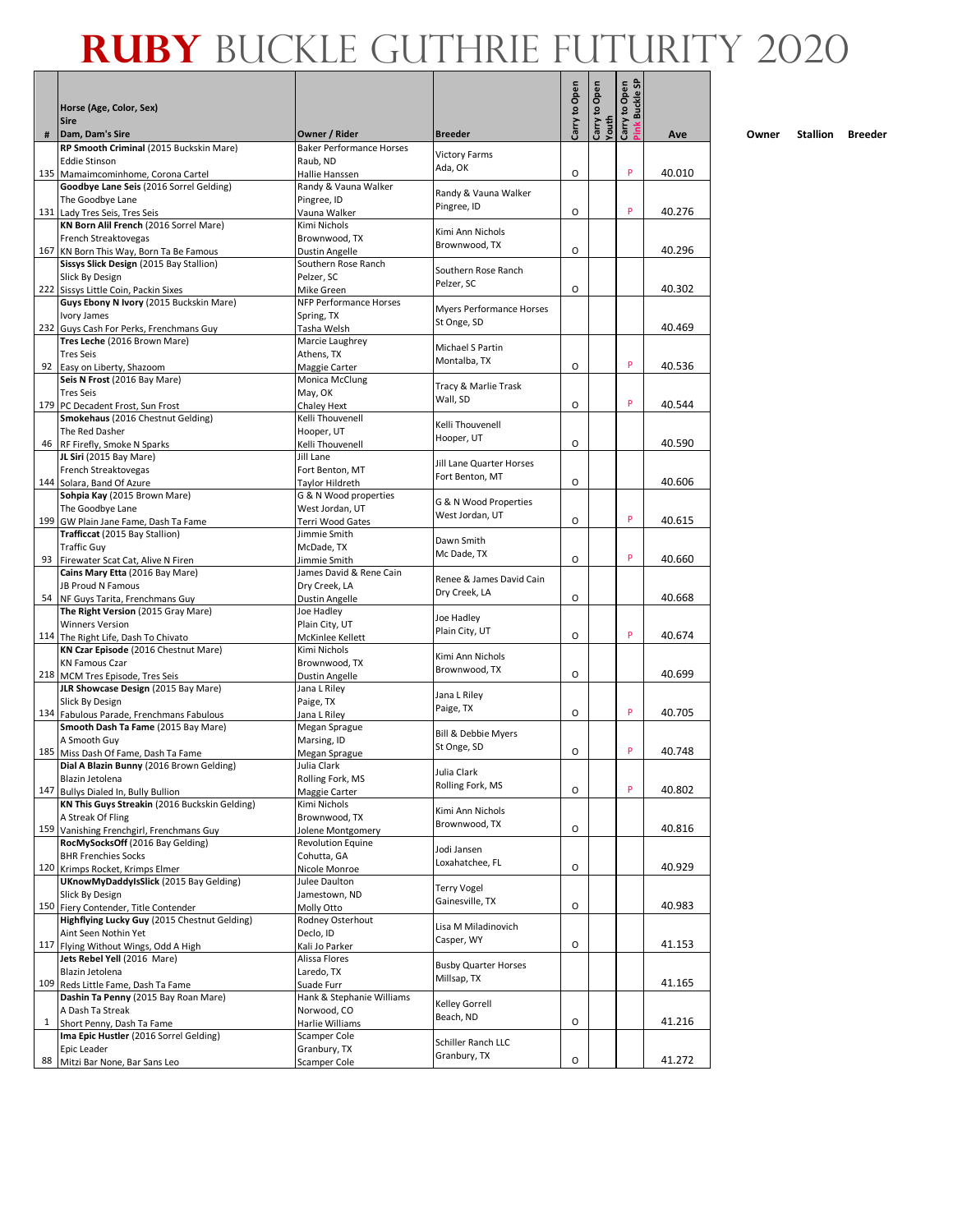|     | Horse (Age, Color, Sex)<br><b>Sire</b>                                     |                                                     |                                              | Carry to Open | Carry to Open | Open<br><b>Buckle SF</b><br>Carry to (<br>Pink Bucl |        |
|-----|----------------------------------------------------------------------------|-----------------------------------------------------|----------------------------------------------|---------------|---------------|-----------------------------------------------------|--------|
| #   | Dam, Dam's Sire                                                            | Owner / Rider                                       | <b>Breeder</b>                               |               | Youth         |                                                     | Ave    |
|     | Famousinatinkybar (2016 Brown Mare)                                        | <b>Breck Bean</b>                                   |                                              |               |               |                                                     |        |
|     | UR One Famous Rebel                                                        | Fort Hancock. TX                                    | <b>Breck Bean</b><br>Fort Hancock, TX        |               |               |                                                     |        |
|     | 51 Bulletsinatinkybar, Lins First Bullet                                   | Jana Bean                                           |                                              |               |               |                                                     | 41.298 |
|     | Blazin Good Times (2015 Sorrel Mare)<br>Blazin Jetolena                    | Kyle Edwards & Sue Smith<br>Blackfoot, ID           | <b>Busby Quarterhorse LLC</b>                |               |               |                                                     |        |
| 86  | Mistys Dash Of Fame, Dash Ta Fame                                          | Sue Smith                                           | Millsap, TX                                  | O             |               | P                                                   | 41.303 |
|     | Nock Your Socks Off (2015 Bay Gelding)                                     | Jennifer Bratton                                    | Jennifer Bratton                             |               |               |                                                     |        |
|     | <b>BHR Frenchies Socks</b>                                                 | Phenix City, AL                                     | Phenix City, AL                              |               |               |                                                     |        |
| 63  | Hanks Georgia Belle, Good Timin Hank<br>Fast N Fergie (2015 Bay Mare)      | Jennifer Bratton<br>Kristina Brem                   |                                              | O             |               |                                                     | 41.443 |
|     | Freighttrain B                                                             | Azle, TX                                            | Arthur Loftis                                |               |               |                                                     |        |
|     | 121 Little Prairie, Royal Quick Dash                                       | Kristina Brem                                       | Burleson, TX                                 |               |               |                                                     | 41.541 |
|     | Seisintime (2015 Bay Gelding)                                              | <b>Taylor Kramer</b>                                | Julie Crews                                  |               |               |                                                     |        |
|     | <b>Tres Seis</b>                                                           | Payson, UT                                          | Rising Star, TX                              | O             |               | P                                                   | 41.571 |
| 39  | Project Serpentine, Project Cash<br>Silked N Fame (2016 Palomino Gelding)  | Taylor Kramer<br>Amanda Carnes                      |                                              |               |               |                                                     |        |
|     | This Fame Is On Fire                                                       | Wapakoneta, OH                                      | Amanda Carnes                                |               |               |                                                     |        |
| 96  | Smashed On A Blue Moon, Connies Smashed                                    | Kelly Bowser                                        | Wapakoneta, OH                               | O             |               |                                                     | 41.730 |
|     | Guards Smooth Slidin (2015 Buckskin Mare)                                  | Brian & Jodi Edwards                                | Del & Lori Johnson                           |               |               |                                                     |        |
|     | A Smooth Guy                                                               | Jackson, WY                                         | Redmond, OR                                  | O             |               | P                                                   | 41.735 |
| 115 | Slidin Mis Texas, Texas Kicker<br>Marthas Pirate (2016 Sorrel Mare)        | Jodi Edwards<br>Amanda Simonson                     |                                              |               |               |                                                     |        |
|     | This Fame Is On Fire                                                       | Ault, CO                                            | Bill & Cheryl Kennedy                        |               |               |                                                     |        |
|     | 103 Marthas O Toole, Marthas Six Moons                                     | Amanda Simonson                                     | Bennett. CO                                  | O             |               |                                                     | 41.753 |
|     | Gun Locke (2015 Buckskin Gelding)                                          | Lance Robinson & Max                                | Lance Robinson & Max                         |               |               |                                                     |        |
|     | PC Redwood Manny                                                           | Anderson, Spanish Fork, UT                          | Anderson                                     | O             |               | P                                                   | 41.844 |
|     | 106 Painted Playgun, Playgun<br>Dont B Jealous Im First (2016 Sorrel Mare) | Craig Stritzke<br><b>Lindsey Pedrick</b>            | Spanish Fork, UT                             |               |               |                                                     |        |
|     | First Down French                                                          | Springhill, TN                                      | <b>Stacy Gross</b>                           |               |               |                                                     |        |
|     | 20 Their Just Jealous, Rene Dan Jet                                        | Chase Bradley                                       | Hot Springs, AR                              | O             |               |                                                     | 41.878 |
|     | VF Eddies Alive (2016 Chestnut Gelding)                                    | <b>Victory Farms</b>                                | <b>Victory Farms</b>                         |               |               |                                                     |        |
| 99  | <b>Eddie Stinson</b><br>VF Burns Alive, Burns First Down                   | Ada, OK                                             | Ada, OK                                      | O             |               | P                                                   | 41.894 |
|     | IRA New Moon (2016 Sorrel Mare)                                            | Kelsey Lutjen-Treharne<br>Bunt Kitchens & Tara Carr |                                              |               |               |                                                     |        |
|     | Firewater Canyon                                                           | Muleshoe, TX                                        | Schiller Ranch LLC                           |               |               |                                                     |        |
|     | 236   I R A Grand Victory, CEO                                             | Tara Carr                                           | College Station, TX                          | O             |               | P                                                   | 42.019 |
|     | Traffics Big Wonder (2015 Buckskin Mare)                                   | Kelsey Bracamontez                                  | Troy & Jamie Ashford                         |               |               |                                                     |        |
| 48  | <b>Traffic Guy</b><br>I Am Tizzie, Big As I Am                             | Hutto, TX<br>Kelsey Bracamontez                     | Lott, TX                                     | O             |               | P                                                   | 42.136 |
|     | Missin No Sixes (2016 Gray Gelding)                                        | Ashley Weldon                                       |                                              |               |               |                                                     |        |
|     | Sixes Liaison                                                              | Waynetown, IN                                       | Gary Hess<br>North East, PA                  |               |               |                                                     |        |
| 36  | La Futura Miss, Feature Mr Jess                                            | Ashley Weldon                                       |                                              | O             |               |                                                     | 42.383 |
|     | Red Ryon Red Ryon (2016 Sorrel Gelding)                                    | Kathy Donegan                                       | Kathy Donegan                                |               |               |                                                     |        |
| 148 | The Red Dasher<br>Miss Firewater Ryon, Firewater Flit                      | Bluff Dale, TX<br>Lacey Harmon                      | Bluff Dale, TX                               |               |               |                                                     | 42.492 |
|     | Slick French Mimosa (2016 Black Mare)                                      | Wendie Scheidle                                     |                                              |               |               |                                                     |        |
|     | Slick By Design                                                            | French Village, MO                                  | Shannon Renee Akerstorm<br>Potter Valley, CA |               |               |                                                     |        |
| 224 | Native French Girl, Frenchmans Guy                                         | Wendie Scheidle                                     |                                              | O             |               | P                                                   | 42.560 |
|     | Jess The Way You Are (2016 Chestnut Gelding)<br>French Streakin Jess       | Jordan Manley Diaz<br>Danielsville, GA              | Lee & Hallie Hanssen                         |               |               |                                                     |        |
|     | 162 Sadie Hawkins Vision, Dash Ta Fame                                     | <b>Craig Brooks</b>                                 | Hermosa, SD                                  | O             |               |                                                     | 43.376 |
|     | Da Sani (2015 Sorrel Mare)                                                 | Mike Stephens                                       |                                              |               |               |                                                     |        |
|     | Firewater Canyon                                                           | Quitman, TX                                         | Chad Hart<br>Rayston, GA                     |               |               |                                                     |        |
| 75  | Streakin Moonlight, Streakin Six                                           | Chris Martin                                        |                                              | O             |               | P                                                   | 43.384 |
|     | Streakin Fa Tima (2016 Bay Roan Mare)<br>A Streak Of Fling                 | Mariana Jubran                                      | Lisa Fulton                                  |               |               |                                                     |        |
|     | 166 Queen Fa Tima, Dash Ta Fame                                            | Ronildo Filho                                       | Valentine, NE                                |               |               |                                                     | 43.716 |
|     | Frenchstreak To Win (2016 Bay Gelding)                                     | Sheila Hill                                         |                                              |               |               |                                                     |        |
|     | French Streaktovegas                                                       | St Anthony, ID                                      | Sheila Hill<br>St Anthony, ID                |               |               |                                                     |        |
| 73  | CP Murrtal, Dash Ta Fame                                                   | Vauna Walker                                        |                                              | 0             |               |                                                     | 43.932 |
|     | Designed To Gab (2016 Black Mare)<br>Slick By Design                       | Kathy Donegan<br>Bluff Dale, TX                     | Kathy Donegan                                |               |               |                                                     |        |
|     | 210 BA Tee It Up Ta Fame, Dash Ta Fame                                     | Lacey Harmon                                        | Bluff Dale, TX                               | O             |               |                                                     | 44.176 |
|     | Guyz Yellow Rose (2016 Palomino Mare)                                      | Brent & Tammy Hickey                                | Bill & Debbie Myers                          |               |               |                                                     |        |
|     | Frenchmans Guy                                                             | Godley, TX                                          | Saint Onge, SD                               |               |               |                                                     |        |
| 128 | Tag Along Nickie, Dr Nick Bar                                              | Tasha Welsh/Brooke Hickey                           |                                              | O             |               |                                                     | 44.339 |
|     | Smooth Operraider (2015 Buckskin Gelding)<br>A Smooth Guy                  | Roger & Margaret Jones<br>Farson, WY                | Rogert & Margaret Jones                      |               |               |                                                     |        |
| 87  | Rare Red Raider, On The Money Red                                          | Margaret Jones                                      | Farson, WY                                   | O             |               | P                                                   | 44.910 |
|     | Jamies On The Geaux (2016 Brown Mare)                                      | JM Performance Horses                               | Chad Hart & Darrell Williams                 |               |               |                                                     |        |
|     | Ivory James                                                                | Alvorel, TX                                         | Kaplan, LA                                   |               |               |                                                     |        |
| 29  | Pollys On The Go, Cajo                                                     | Jessica Morris                                      |                                              | O             |               |                                                     | 44.990 |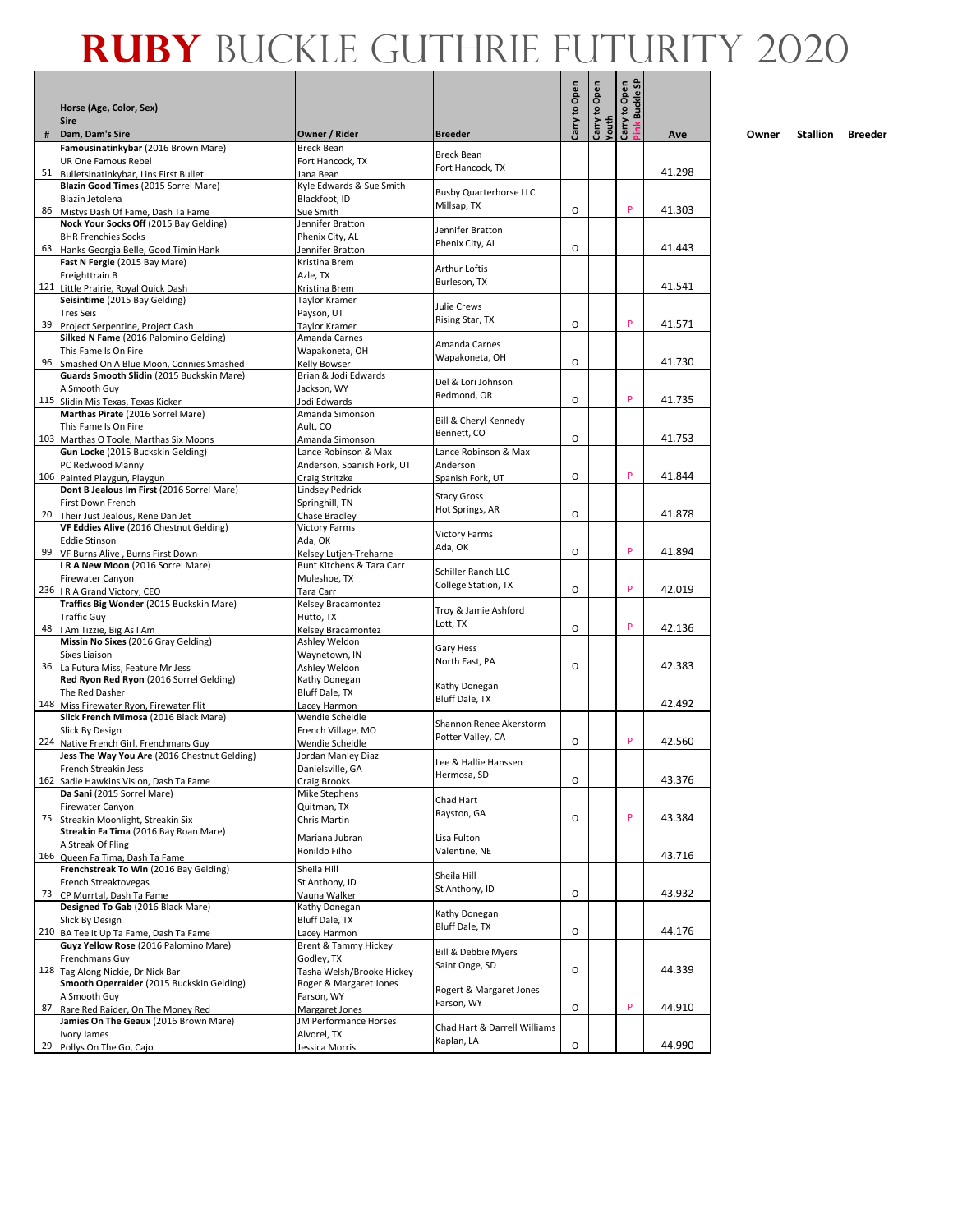|    |                                                                                     |                                                |                                   | Carry to Open | Open           | Open<br><b>Buckle SF</b> |         |
|----|-------------------------------------------------------------------------------------|------------------------------------------------|-----------------------------------|---------------|----------------|--------------------------|---------|
|    | Horse (Age, Color, Sex)                                                             |                                                |                                   |               | $\mathbf{S}$   |                          |         |
| #  | <b>Sire</b><br>Dam, Dam's Sire                                                      | Owner / Rider                                  | <b>Breeder</b>                    |               | Youth<br>Carry | Carry to (<br>Pink Bucl  | Ave     |
|    | Mary JaneSlick (2016 Black Mare)                                                    | Danielle Bowser                                |                                   |               |                |                          |         |
|    | Slick By Design                                                                     | Swanton, OH                                    | Danielle Bowser<br>Swanton, OH    |               |                |                          |         |
|    | 160 Cash N Charm, Cash N Balance<br>RF Chrome In Black (2015 Black Mare)            | Kelly Bowser<br>Ryan & Fonda Melby             |                                   | O             |                | P                        | 45.022  |
|    | Slick By Design                                                                     | Backus, MN                                     | Jane & Ryan Melby                 |               |                |                          |         |
|    | 198 RC Back In Black, Ninety Nine Goldmine                                          | Fonda Melby                                    | Burneyville, OK                   | O             |                | P                        | 45.336  |
|    | M R Repete Pete (2016 Sorrel Gelding)                                               | M R Performance Horses                         | Jayme Robison                     |               |                |                          |         |
|    | French Streaktovegas<br>22 Repete Fame, Dash Ta Fame                                | Bellville. TX<br>Jodee Miller                  | Bellville, TX                     | O             |                |                          | 45.402  |
|    | Perks Under Pressure (2016 Sorrel Gelding)                                          | Ryann Pedone                                   |                                   |               |                |                          |         |
|    | No Pressure On Me                                                                   | Sunset, TX                                     | Ryann Pedone<br>Sunset, TX        |               |                |                          |         |
|    | 172 Perk Up Angee, Dash For Perks<br>PCR Miss B Haven (2015 Sorrel Mare)            | Ryann Pedone                                   |                                   | O             |                | P                        | 46.168  |
|    | Frenchmans Guy                                                                      | Katie Torgerson<br>Richfield, UT               | Katie Torgerson                   |               |                |                          |         |
|    | 78 Ya Gotta Wantit, On A High                                                       | Deanna Critton                                 | Richfield, UT                     | O             |                |                          | 46.191  |
|    | M R Vegas Fame (2016 Bay Mare)                                                      | M R Performance Horses                         | Jayme Robison                     |               |                |                          |         |
|    | French Streaktovegas                                                                | Bellville, TX                                  | Bellville, TX                     |               |                |                          | 46.365  |
|    | 233 JL Sweet Fame, Dash Ta Fame<br>LLP Blazin Shay (2015 Chestnut Mare)             | Jodee Miller<br>Natalie Rice                   |                                   |               |                |                          |         |
|    | Blazin Jetolena                                                                     | Crowley, TX                                    | Laurie Phillips                   |               |                |                          |         |
|    | 104 Hutts Darah Shay, Hutt Six                                                      | Hallie Hanssen                                 | Seminole, OK                      | O             |                | P                        | 46.406  |
|    | FrenchmanLuckyPocket (2015 Buckskin Mare)                                           | Cameron Vice                                   | Bill & Cheryl Kennedy             |               |                |                          |         |
|    | Frenchmans Guy<br>111 Miss Lucky Lucky, Dash Ta Fame                                | Madison, MS<br>Dustin Angelle                  | Bennett, CO                       | O             |                |                          | 46.418  |
|    | Captains Cat (2016 Sorrel Mare)                                                     | Lee Jack Tippen                                |                                   |               |                |                          |         |
|    | Bet Hesa Cat                                                                        | Boyd, TX                                       | Lee Jack Tippen                   |               |                |                          |         |
| 5  | Letithappen Captains, Smokin Trona                                                  | Natalie Bland                                  | Boyd, TX                          | O             |                |                          | 46.470  |
|    | High Road Ta Fame* (2015 Brown Stallion)<br>Dash Ta Fame                            | Chuck & Mary Crago                             | Chuck & Mary Crago                |               |                |                          |         |
| 67 | CM Bubblin Dynamite, CM Dynamite Frost                                              | Belle Fourche, SD<br>Jade Crago                | Belle Fourche, SD                 | O             |                |                          | 46.534  |
|    | Big Texx (2016 Bay Gelding)                                                         | Scott Duke                                     |                                   |               |                |                          |         |
|    | <b>Tres Seis</b>                                                                    | Voncleave, MS                                  | Diane Beckmann<br>Gainesville, TX |               |                |                          |         |
|    | 110 Diamond For Las, Chicks Beduiro                                                 | Ty Marks                                       |                                   | O             |                | P                        | 46.778  |
|    | RSR Guys Eye Gals (2015 Bay Mare)<br>Guys Eye Paint                                 | T K Swan Jr<br>Kaysville, UT                   | T K Swan Jr                       |               |                |                          |         |
| 90 | Oh Justa Chip, Oh Justa Fly                                                         | Taylor Kramer                                  | Kaysville, UT                     | O             |                | P                        | 47.141  |
|    | LS Mr Goodbye Banjo (2015 Buckskin Gelding)                                         | Jackie Young                                   | Jacklin Glade                     |               |                |                          |         |
|    | The Goodbye Lane                                                                    | Bluffdale, UT                                  | Spanish Fork, UT                  |               |                | P                        |         |
|    | 184 Bankers Special Skip, Jay Kay Skipa Rory<br>First Down Bella (2015 Sorrel Mare) | Jackie Young<br>Catherine King                 |                                   | O             |                |                          | 47.253  |
|    | First Down French                                                                   | Kemp, TX                                       | Mitch Rinehart                    |               |                |                          |         |
|    | 230 Caribella, Jets Pay Day                                                         | Catherine King                                 | Guys, TN                          | O             |                |                          | 47.879  |
|    | VF Born Ta B A Lover (2016 Sorrel Gelding)                                          | Evan McKinzie                                  | <b>Victory Farms</b>              |               |                |                          |         |
| 65 | Born Ta Be Famous<br>Red Temptress, Rolls Of Romance                                | Brownsburg, IN<br>Evan McKinzie                | Ada, OK                           | O             |                | P                        | 49.539  |
|    | MCM Notdunnstreakin (2016 Sorrel Mare)                                              | Dunn Ranch                                     |                                   |               |                |                          |         |
|    | A Streak Of Fling                                                                   | Wynnewood, OK                                  | Matt & Bendi Dunn<br>Bismark, MO  |               |                |                          |         |
|    | 220 Mulberry Canyon Moon, Marthas Six Moons                                         | <b>Brandon Cullins</b>                         |                                   | O             |                |                          | 50.459  |
|    | Tufferenell (2015 Bay Mare)<br><b>Tres Seis</b>                                     | Jack & Kelly Bruner<br>Millsap, TX             | Jack & Kelly Bruner               |               |                |                          |         |
|    | 200 Memories Formica, Heaving Memories                                              | Kelly Bruner                                   | Millsap, TX                       | O             |                |                          | 50.535  |
|    | Epic Dasher (2015 Gray Mare)                                                        | Courtney Barnett                               | Lindsey Dominguez                 |               |                |                          |         |
|    | Epic Leader                                                                         | Moundridge, KS                                 | Chickasha, OK                     |               |                |                          |         |
|    | 21 Sunfrost Dasher, Bestcreditmesunfrost<br>Dashin In The Lane (2015 Brown Mare)    | Tasha Welsh/Courtney Benett<br>Kalie Jo Parker |                                   |               |                |                          | 51.890  |
|    | The Goodbye Lane                                                                    | Wendell, ID                                    | Lorelei Hankins                   |               |                |                          |         |
| 66 | Dashshedo, Pritzi Dash                                                              | Kali Jo Parker                                 | Rocksprings, TX                   | O             |                | P                        | 52.263  |
|    | Sinaloa Stinson (2016 Bay Gelding)                                                  | Tricia Aldridge                                | <b>Victory Farms</b>              |               |                |                          |         |
|    | <b>Eddie Stinson</b>                                                                | Sanger, TX                                     | Ada, OK                           | O             |                | P                        | 53.494  |
|    | 141 Mamaimcominhome, Corona Cartel<br>Nonstop French Fire (2015 Sorrel Mare)        | Tricia Aldridge<br>Kristi Brangle              |                                   |               |                |                          |         |
|    | First Down French                                                                   | South Jordan, UT                               | Debbie Tatkowski                  |               |                |                          |         |
|    | 176 Squawling Firewater, Fire Water Flit                                            | Kristi Brangle                                 | Whitesboro, TX                    | O             |                |                          | 61.990  |
|    | Blazin Matilda (2016 Sorrel Mare)                                                   | Jennifer Cook                                  | Jennifer Cook                     |               |                |                          |         |
| 6  | Blazin Jetolena<br>Cartel Cowgirl, Dash Ta Fame                                     | Alvarado, TX<br>Hallie Hanssen                 | Alvarado, TX                      | O             |                | P                        | 999.000 |
|    | Hes Ta Man* (2015 Chestnut Stallion)                                                | McColee Land & Livestock                       | Frederick & Morace JB             |               |                |                          |         |
|    | Dash Ta Fame                                                                        | Spanish Fork, UT                               | Kuhlmann                          |               |                |                          |         |
|    | 11 Streakin Link, Streakin Six                                                      | Kaycee Harbin                                  | Bryan, TX                         | O             |                | P                        | 999.000 |
|    | French Ivory Guy (2015 Buckskin Stallion)<br>Frenchmans Guy                         | Great Basin Performance<br>Horses; Delta, UT   | John G Johnson                    |               |                |                          |         |
|    | 23 Tickle The Ivorys, Ivory James                                                   | Allie Shields                                  | Lemmon, SD                        | O             | Υ              |                          | 999.000 |
|    |                                                                                     |                                                |                                   |               |                |                          |         |